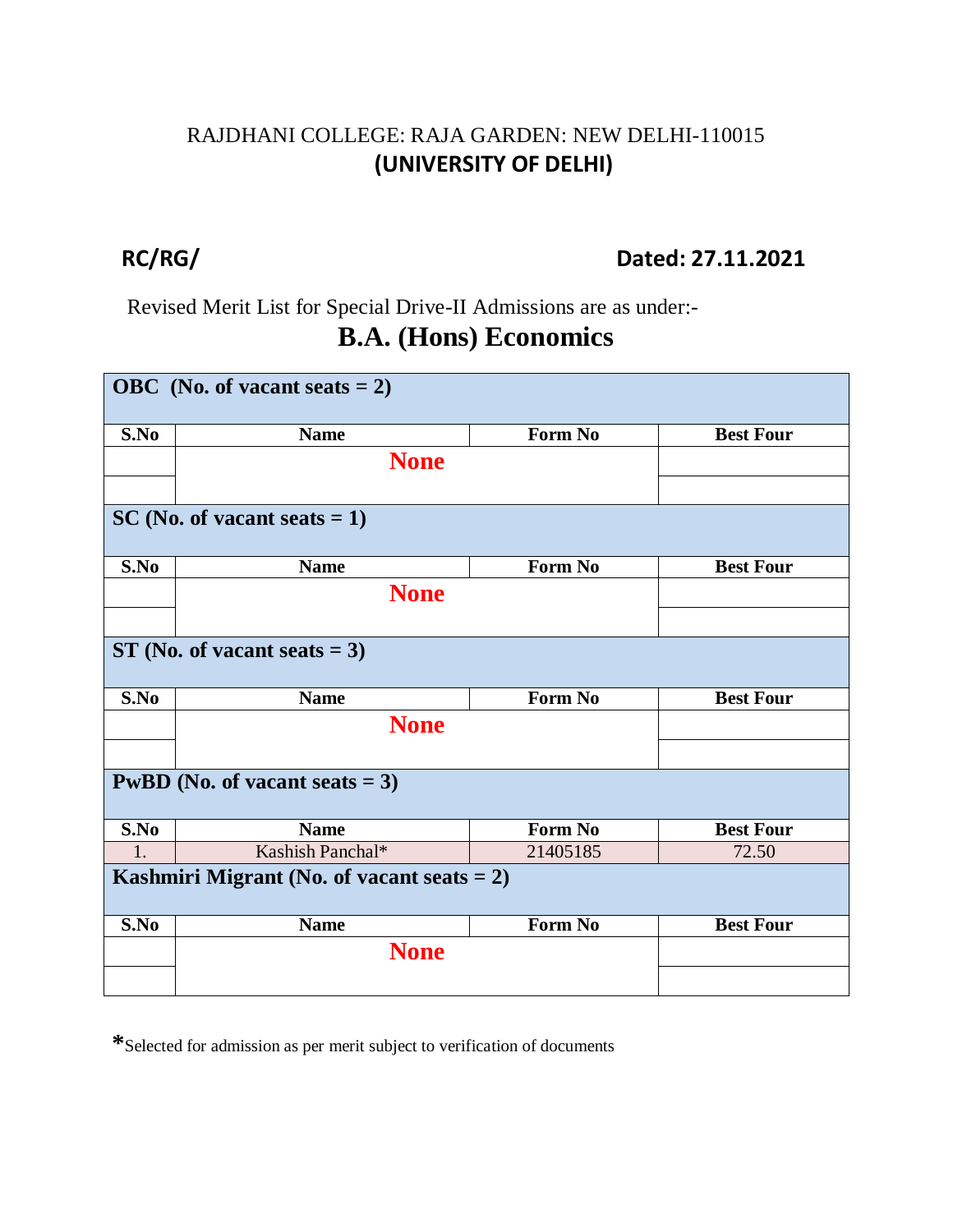## **B.A. (Hons) English**

|      | OBC (No. of vacant seats $= 3$ )              |          |                  |
|------|-----------------------------------------------|----------|------------------|
| S.No | <b>Name</b>                                   | Form No  | <b>Best Four</b> |
|      | <b>None</b>                                   |          |                  |
|      | <b>EWS</b> (No. of vacant seats $= 4$ )       |          |                  |
| S.No | <b>Name</b>                                   | Form No  | <b>Best Four</b> |
| 1.   | Manish Singh Negi*                            | 21031043 | 81.25            |
|      |                                               |          |                  |
|      | <b>PwBD</b> (No. of vacant seats $= 2$ )      |          |                  |
| S.No | <b>Name</b>                                   | Form No  | <b>Best Four</b> |
|      | <b>None</b>                                   |          |                  |
|      |                                               |          |                  |
|      |                                               |          |                  |
|      | Kashmiri Migrant (No. of vacant seats $= 2$ ) |          |                  |
| S.No | <b>Name</b>                                   | Form No  | <b>Best Four</b> |
|      | <b>None</b>                                   |          |                  |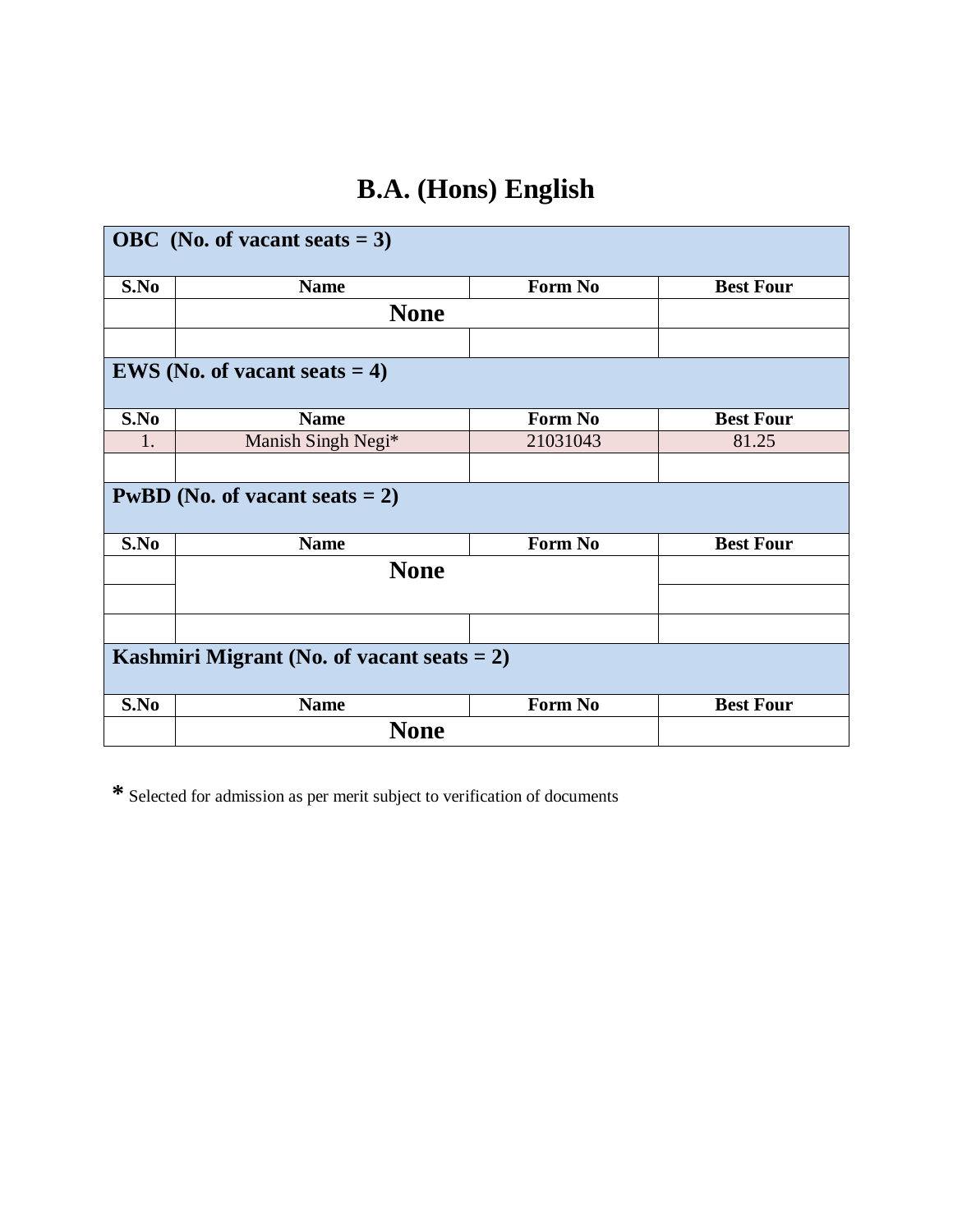#### **B.A. (Hons) Hindi**

| $ST(No. of vacant seats = 1)$ |                                               |          |                  |  |
|-------------------------------|-----------------------------------------------|----------|------------------|--|
| S.No                          | <b>Name</b>                                   | Form No  | <b>Best Four</b> |  |
|                               | <b>None</b>                                   |          |                  |  |
|                               |                                               |          |                  |  |
|                               |                                               |          |                  |  |
|                               | <b>EWS</b> (No. of vacant seats $= 4$ )       |          |                  |  |
| S.No                          | <b>Name</b>                                   | Form No  | <b>Best Four</b> |  |
| 1.                            | Ayush Kumar Shrivastav*                       | 21343308 | 73               |  |
|                               |                                               |          |                  |  |
|                               |                                               |          |                  |  |
|                               | Kashmiri Migrant (No. of vacant seats $= 3$ ) |          |                  |  |
| S.No                          | <b>Name</b>                                   | Form No  | <b>Best Four</b> |  |
|                               | <b>None</b>                                   |          |                  |  |
|                               |                                               |          |                  |  |
|                               |                                               |          |                  |  |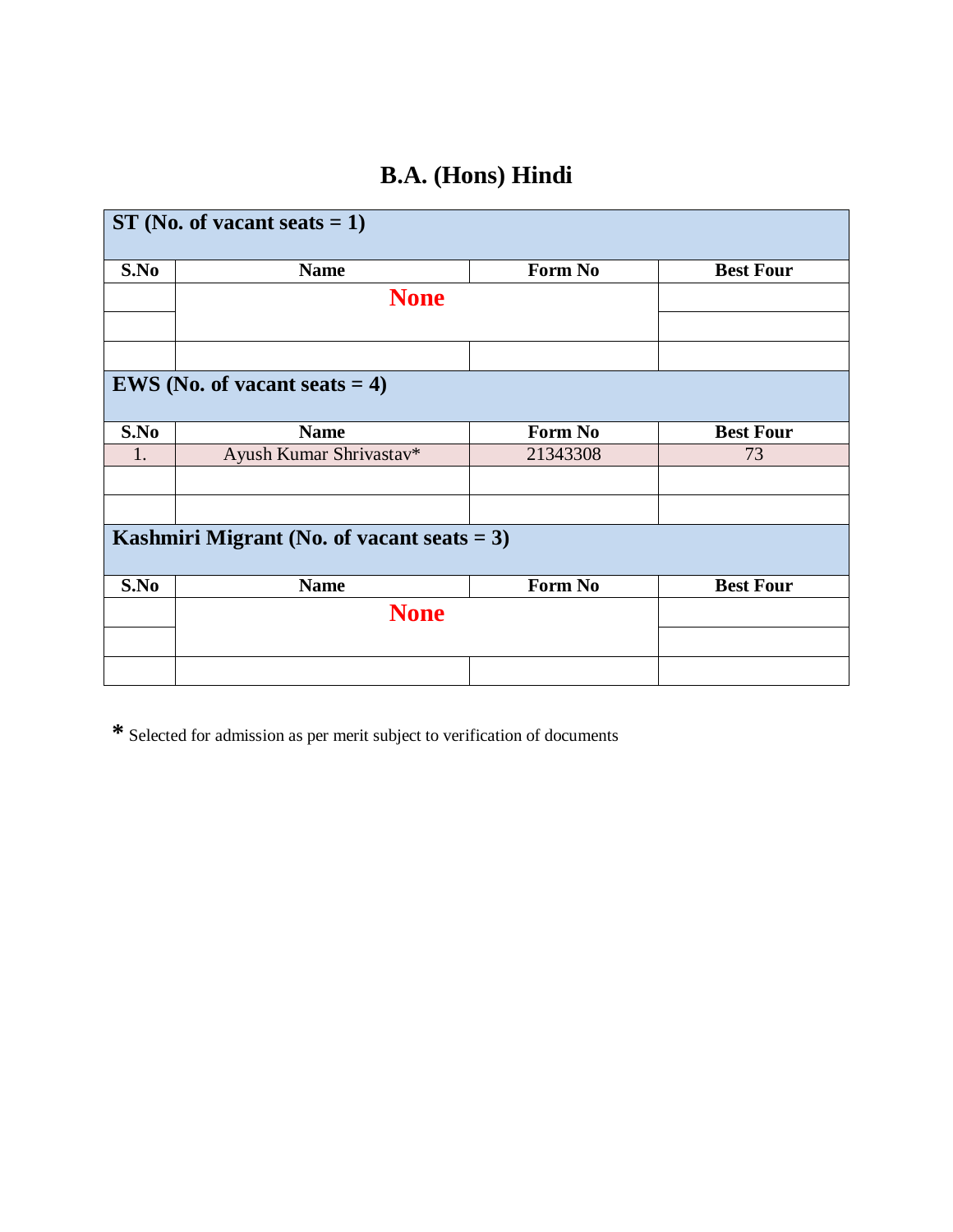## **B.A. (Hons) History**

|      | OBC (No. of vacant seats $= 1$ )              |                |                  |
|------|-----------------------------------------------|----------------|------------------|
| S.No | <b>Name</b>                                   | Form No        | <b>Best Four</b> |
| 1.   | Vivek Kumar*                                  | 21077079       | 86.75            |
|      | $ST$ (No. of vacant seats = 1)                |                |                  |
| S.No | <b>Name</b>                                   | Form No        | <b>Best Four</b> |
| 1.   | Abel Raunak Toppo*                            | 21197152       | 74               |
|      | <b>EWS</b> (No. of vacant seats $= 3$ )       |                |                  |
| S.No | <b>Name</b>                                   | Form No        | <b>Best Four</b> |
| 1.   | Ujjwal Kumar*                                 | 21018842       | 80.75            |
| 2.   | Nitik Kumar*                                  | 21298504       | 78.25            |
|      |                                               |                |                  |
|      | <b>PwBD</b> (No. of vacant seats $= 1$ )      |                |                  |
| S.No | <b>Name</b>                                   | Form No        | <b>Best Four</b> |
|      | <b>None</b>                                   |                |                  |
|      | Kashmiri Migrant (No. of vacant seats $= 1$ ) |                |                  |
| S.No | <b>Name</b>                                   | <b>Form No</b> | <b>Best Four</b> |
|      | <b>None</b>                                   |                |                  |
|      |                                               |                |                  |
|      |                                               |                |                  |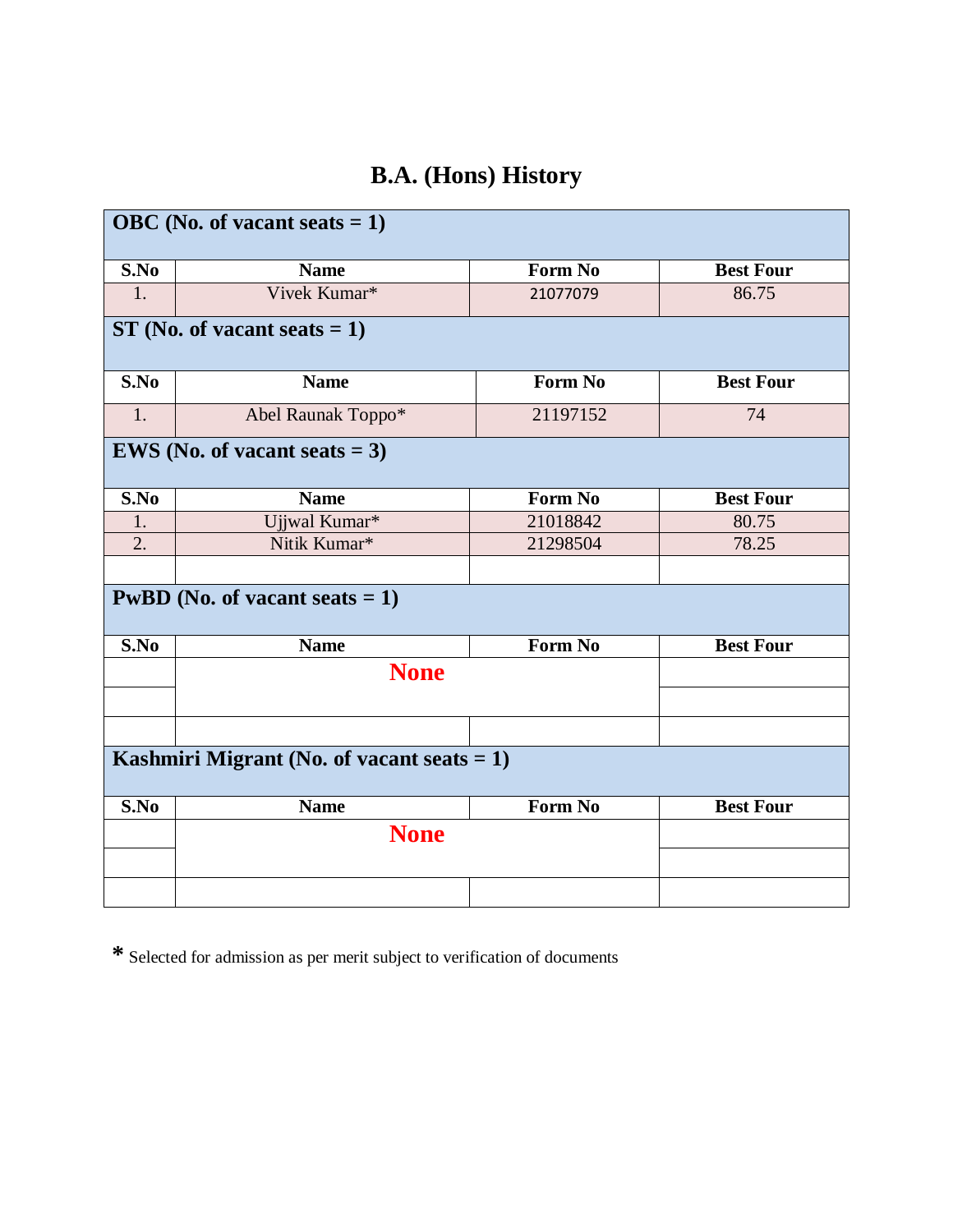## **B.A. (Hons) Political Science**

|      | <b>EWS</b> (No. of vacant seats $= 1$ )       |                |                  |
|------|-----------------------------------------------|----------------|------------------|
| S.No | <b>Name</b>                                   | <b>Form No</b> | <b>Best Four</b> |
| 1.   | Yatharth Bhardwaj*                            | 21293877       | 84.75            |
| 2.   | Rohan Kumar                                   | 21064559       | 83.50            |
| 3.   | Abhinay Kumar                                 | 21146463       | 80.75            |
|      |                                               |                |                  |
|      | <b>PwBD</b> (No. of vacant seats $= 2$ )      |                |                  |
| S.No | <b>Name</b>                                   | <b>Form No</b> | <b>Best Four</b> |
|      | <b>None</b>                                   |                |                  |
|      | Kashmiri Migrant (No. of vacant seats $= 3$ ) |                |                  |
| S.No | <b>Name</b>                                   | Form No        | <b>Best Four</b> |
|      | <b>None</b>                                   |                |                  |
|      |                                               |                |                  |
|      |                                               |                |                  |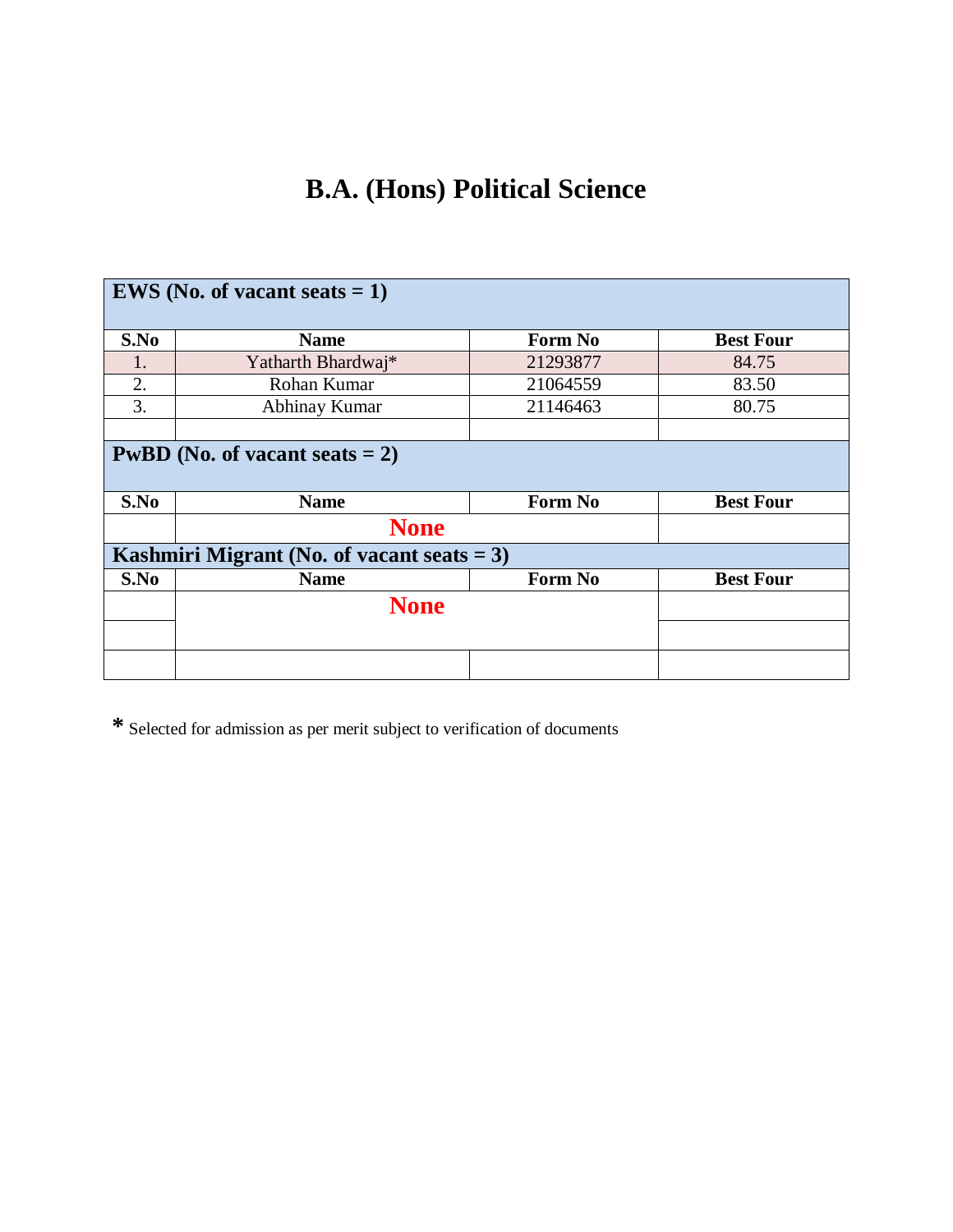## **B.A. (Hons) Sanskrit**

|                  | OBC (No. of vacant seats $= 11$ )             |                |                  |
|------------------|-----------------------------------------------|----------------|------------------|
| S.No             | <b>Name</b>                                   | <b>Form No</b> | <b>Best Four</b> |
| 1.               | Aman Yadav*                                   | 21133823       | 72               |
| 2.               | Bhavna Saini*                                 | 21333654       | 56.25            |
|                  | $SC(No. of vacant seats = 5)$                 |                |                  |
|                  |                                               |                |                  |
| S.No             | <b>Name</b>                                   | Form No        | <b>Best Four</b> |
| 1.               | Himanshu Kumar*                               | 21109143       | 64.75            |
| 2.               | Nandini*                                      | 21242450       | 63.50            |
| $\overline{3}$ . | Ankit*                                        | 21073859       | 62.75            |
| 4.               | Mohit*                                        | 21417107       | 62.25            |
| 5.               | Deepak Morale*                                | 21188404       | 61.25            |
| 6.               | Gyaninder                                     | 21205500       | 60.50            |
| 7.               | Druv                                          | 21436524       | 59.50            |
|                  |                                               |                |                  |
|                  | $ST$ (No. of vacant seats = 4)                |                |                  |
| S.No             | <b>Name</b>                                   | Form No        | <b>Best Four</b> |
| 1.               | Tanzin Lotzey*                                | 21230800       | 53               |
|                  |                                               |                |                  |
|                  | <b>EWS</b> (No. of vacant seats $= 5$ )       |                |                  |
| S.No             | <b>Name</b>                                   | Form No        | <b>Best Four</b> |
|                  | <b>None</b>                                   |                |                  |
|                  |                                               |                |                  |
|                  | <b>PwBD</b> (No. of vacant seats $= 1$ )      |                |                  |
| S.No             | <b>Name</b>                                   | Form No        | <b>Best Four</b> |
|                  | <b>None</b>                                   |                |                  |
|                  |                                               |                |                  |
|                  | Kashmiri Migrant (No. of vacant seats $= 3$ ) |                |                  |
| S.No             | <b>Name</b>                                   | Form No        | <b>Best Four</b> |
|                  |                                               |                |                  |
|                  | <b>None</b>                                   |                |                  |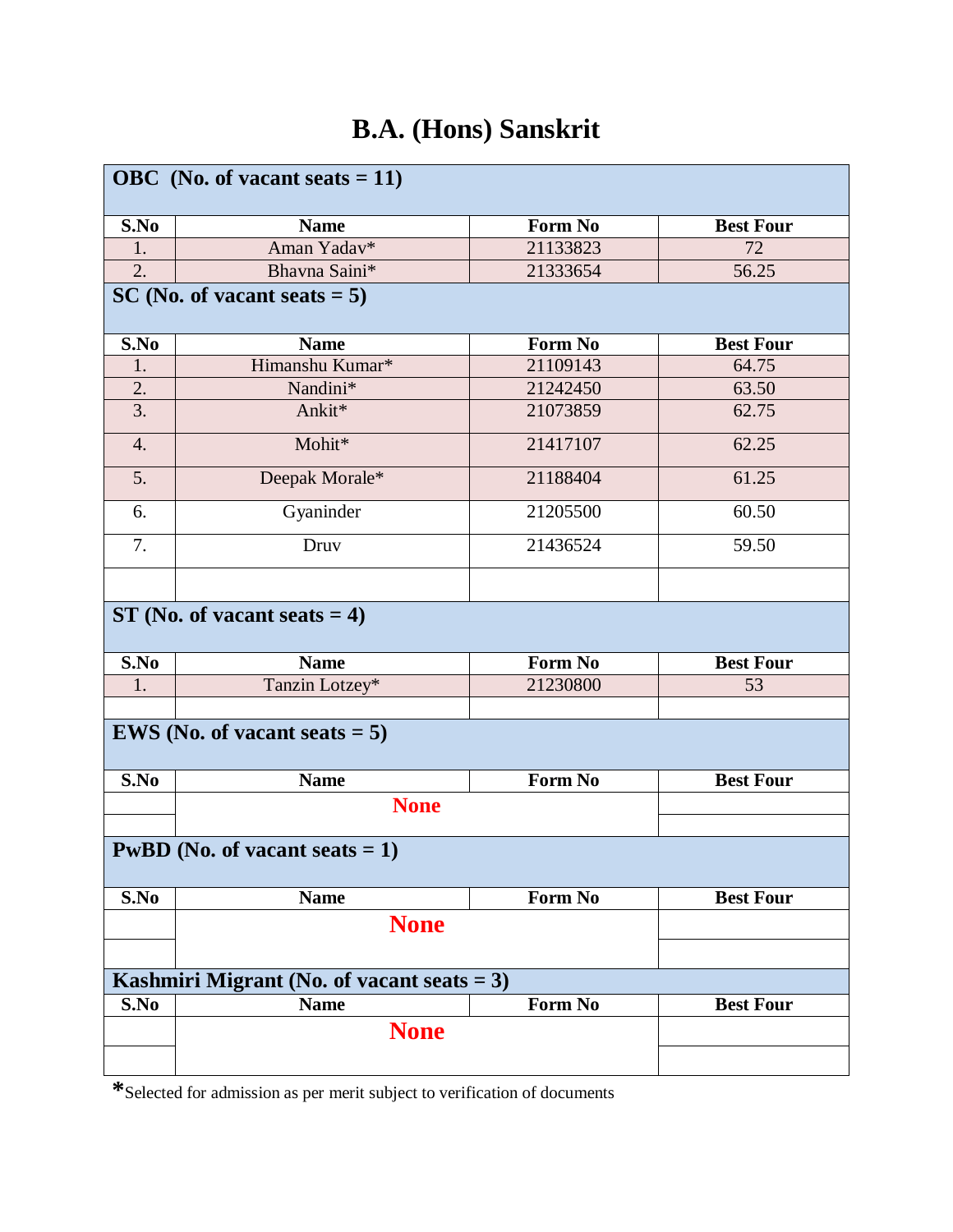## **B.Com. (Hons)**

|                  | OBC (No. of vacant seats $= 13$ )             |          |                  |
|------------------|-----------------------------------------------|----------|------------------|
| S.No             | <b>Name</b>                                   | Form No  | <b>Best Four</b> |
| 1.               | Dikshant Kashyap*                             | 21318007 | 84.75            |
| 2.               | Paras Gohri*                                  | 21331382 | 81.25            |
| $\overline{3}$ . | Anmol Chaudhary*                              | 21401682 | 81               |
| 4.               | Nitin Kanojiya*                               | 21393766 | 80.50            |
|                  | $ST$ (No. of vacant seats = 10)               |          |                  |
|                  |                                               |          |                  |
| S.No             | <b>Name</b>                                   | Form No  | <b>Best Four</b> |
|                  | <b>None</b>                                   |          |                  |
|                  |                                               |          |                  |
|                  |                                               |          |                  |
|                  | <b>PwBD</b> (No. of vacant seats $= 7$ )      |          |                  |
| S.No             | <b>Name</b>                                   | Form No  | <b>Best Four</b> |
|                  | <b>None</b>                                   |          |                  |
|                  |                                               |          |                  |
|                  |                                               |          |                  |
|                  | Kashmiri Migrant (No. of vacant seats $= 5$ ) |          |                  |
| S.No             | <b>Name</b>                                   | Form No  | <b>Best Four</b> |
|                  | <b>None</b>                                   |          |                  |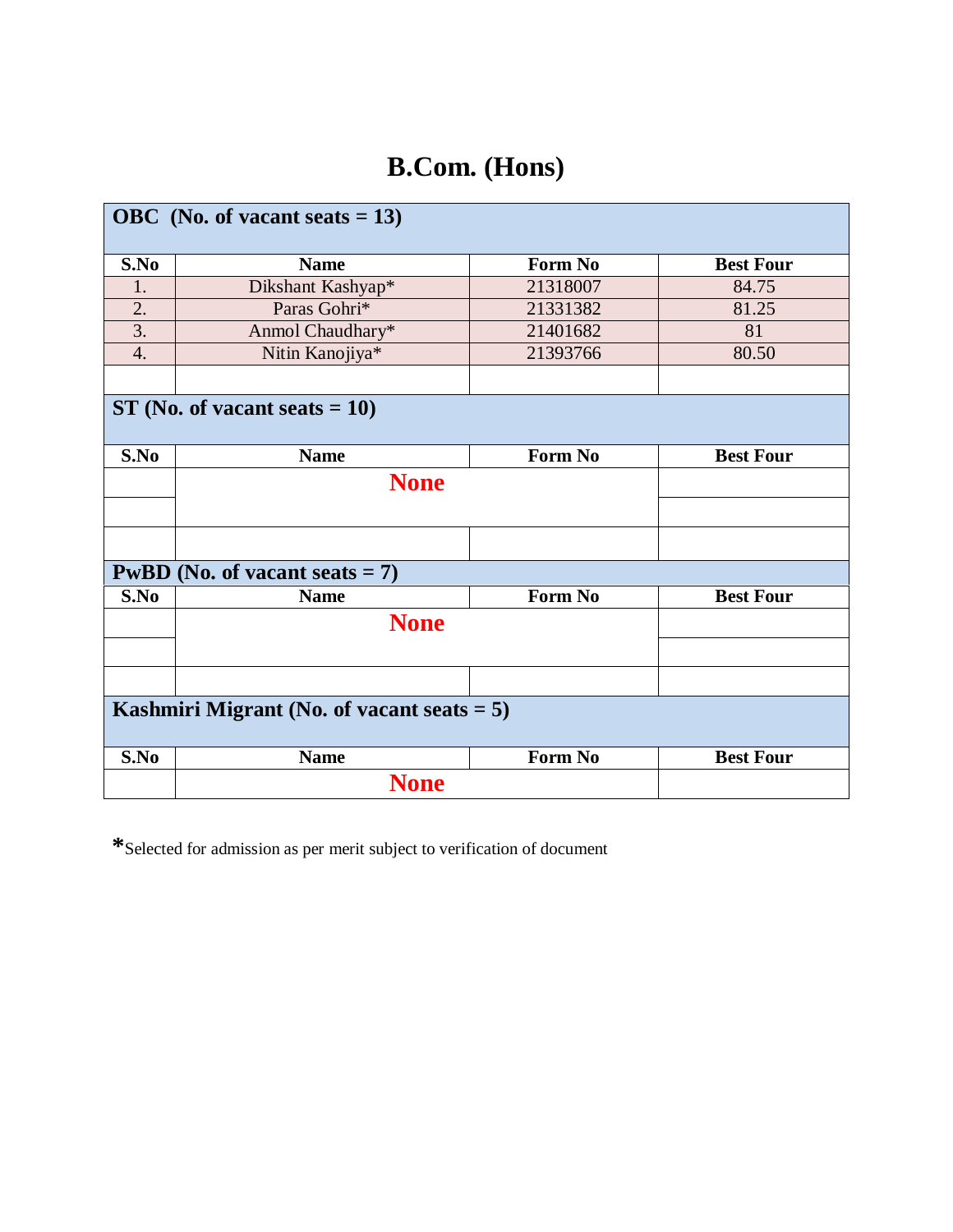|      | UR (No. of vacant seats $= 5$ )               |                |            |
|------|-----------------------------------------------|----------------|------------|
| S.No | <b>Name</b>                                   | Form No        | <b>PCM</b> |
| 1.   | Shreya Samantha*                              | 21254398       | 86.33      |
| 2.   | Khushi*                                       | 21096599       | 84.33      |
| 3.   | Tushar Mahalwal*                              | 21163059       | 84.67      |
| 4.   | Samreen Kausar*                               | 21223883       | 84         |
| 5.   | Roshan Shriwastav*                            | 21021916       | 84         |
| 6.   | Afsana                                        | 21151370       | 83.67      |
|      | OBC (No. of vacant seats $= 4$ )              |                |            |
| S.No | <b>Name</b>                                   | Form No        | <b>PCM</b> |
| 1.   | Hemant*                                       | 21363216       | 87.33      |
| 2.   | Abhishek Kumar Singh*                         | 21011333       | 83         |
| 3.   | Harsh*                                        | 21267756       | 83         |
|      | $ST(No. of vacant seats = 1)$                 |                |            |
| S.No | <b>Name</b>                                   | <b>Form No</b> | <b>PCM</b> |
|      | <b>None</b>                                   |                |            |
|      |                                               |                |            |
|      | <b>EWS</b> (No. of vacant seats $= 1$ )       |                |            |
| S.No | <b>Name</b>                                   | <b>Form No</b> | <b>PCM</b> |
|      | <b>None</b>                                   |                |            |
|      | <b>PwBD</b> (No. of vacant seats $= 4$ )      |                |            |
| S.No | <b>Name</b>                                   | Form No        | <b>PCM</b> |
|      | <b>None</b>                                   |                |            |
|      | Kashmiri Migrant (No. of vacant seats $= 3$ ) |                |            |
| S.No | <b>Name</b>                                   | Form No        | <b>PCM</b> |

# **B.Sc. (Hons) Chemistry**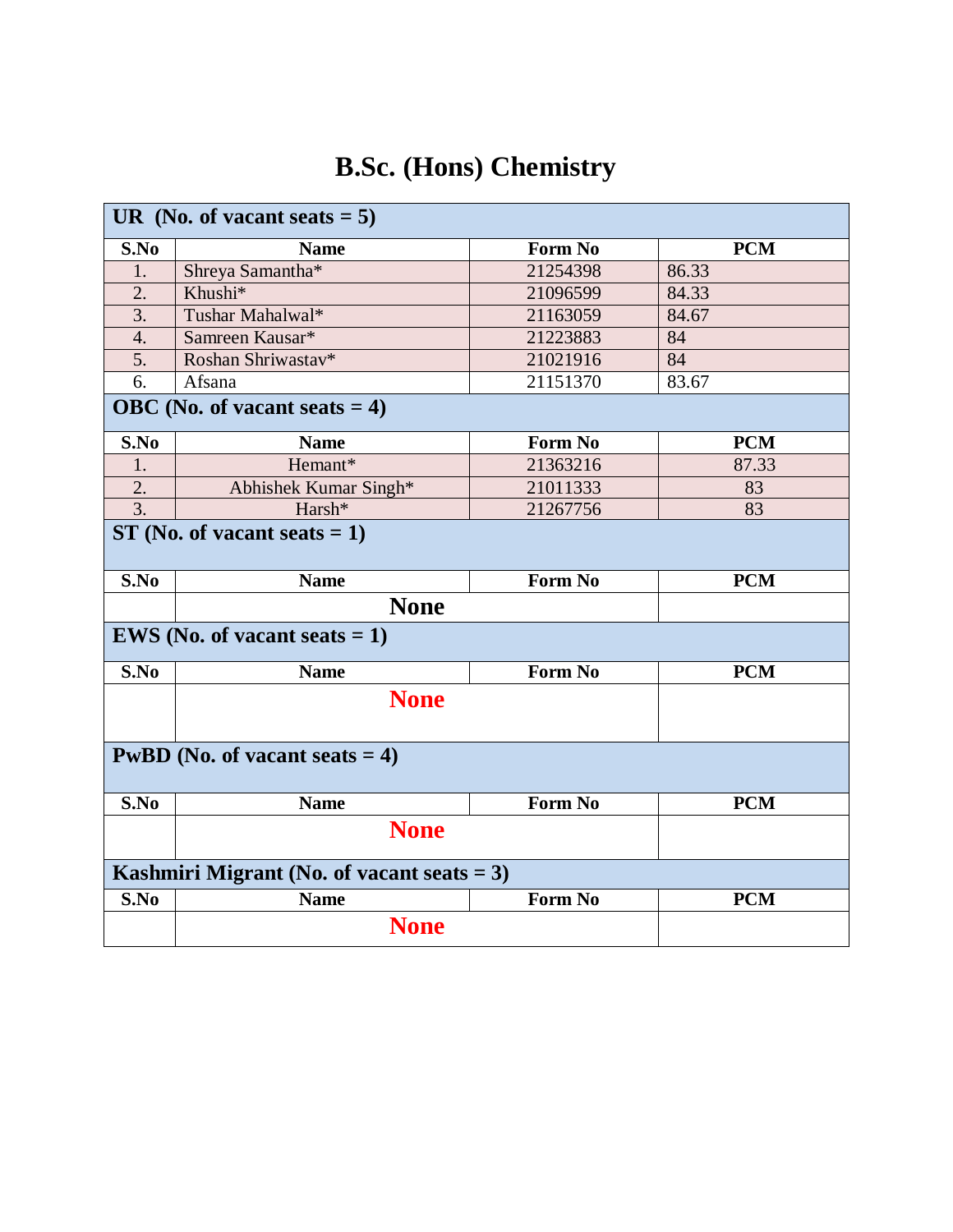## **B.Sc. (Hons) Electronics**

|      | UR (No. of vacant seats $= 2$ )          |                |            |
|------|------------------------------------------|----------------|------------|
|      |                                          |                |            |
| S.No | <b>Name</b>                              | Form No        | <b>PCM</b> |
| 1.   | Vikky Kumar*                             | 21340195       | 90.3       |
|      |                                          |                |            |
|      | OBC (No. of vacant seats $= 3$ )         |                |            |
| S.No | <b>Name</b>                              | Form No        | <b>PCM</b> |
| 1.   | Amit Kumar <sup>*</sup>                  | 21024700       | 80.67      |
|      |                                          |                |            |
|      | $SC(No. of vacant seats = 1)$            |                |            |
| S.No | <b>Name</b>                              | <b>Form No</b> | <b>PCM</b> |
|      | <b>None</b>                              |                |            |
|      |                                          |                |            |
|      |                                          |                |            |
|      | $ST$ (No. of vacant seats = 1)           |                |            |
| S.No | <b>Name</b>                              | Form No        | <b>PCM</b> |
|      | <b>None</b>                              |                |            |
|      |                                          |                |            |
|      |                                          |                |            |
|      | <b>EWS</b> (No. of vacant seats $= 2$ )  |                |            |
| S.No | <b>Name</b>                              | Form No        | PCM        |
|      | <b>None</b>                              |                |            |
|      |                                          |                |            |
|      |                                          |                |            |
|      | <b>PwBD</b> (No. of vacant seats $= 1$ ) |                |            |
| S.No | <b>Name</b>                              | Form No        | <b>PCM</b> |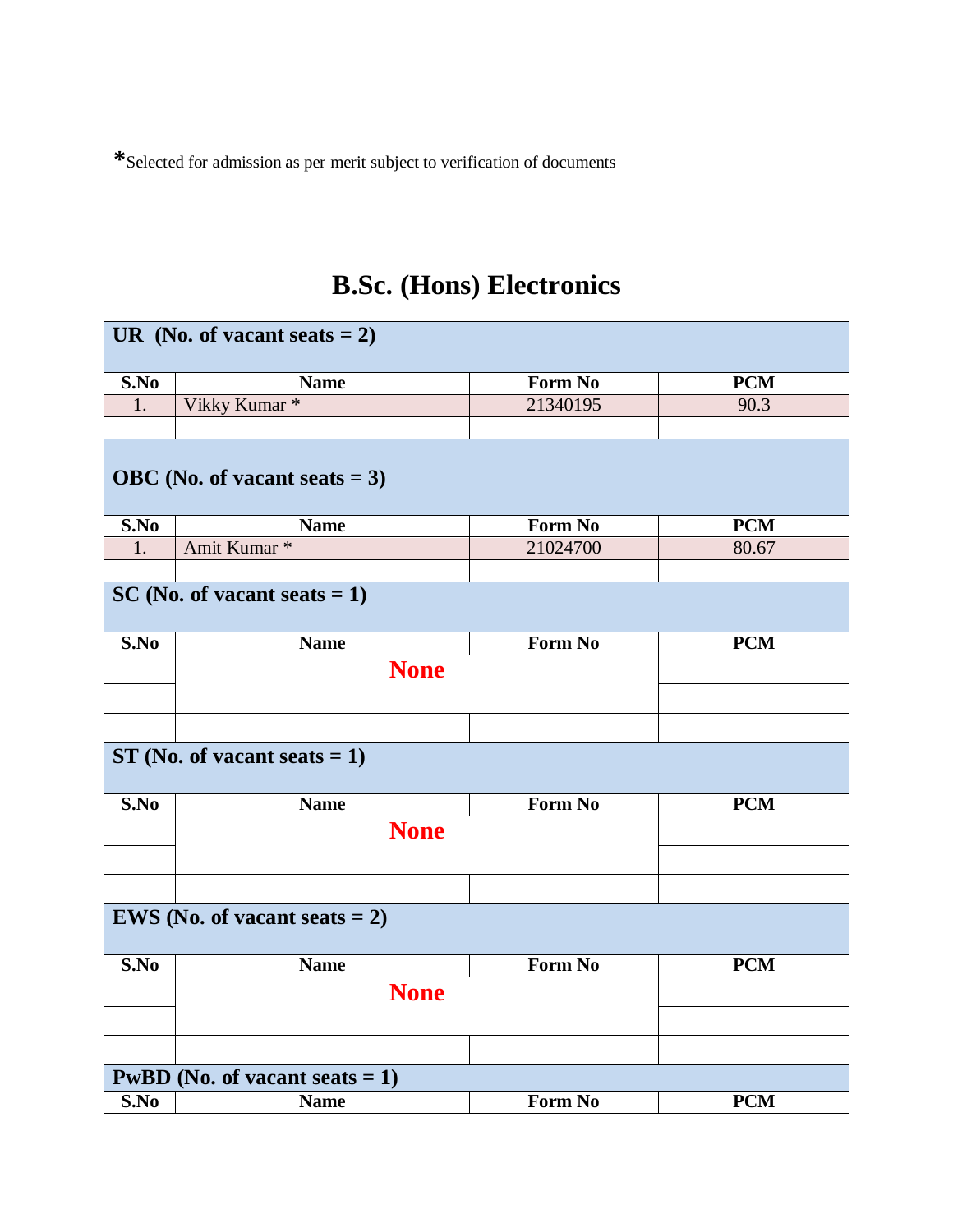|      | <b>None</b>                                   |         |            |
|------|-----------------------------------------------|---------|------------|
|      |                                               |         |            |
|      |                                               |         |            |
|      | Kashmiri Migrant (No. of vacant seats $= 2$ ) |         |            |
| S.No | <b>Name</b>                                   | Form No | <b>PCM</b> |
|      | <b>None</b>                                   |         |            |
|      |                                               |         |            |
|      |                                               |         |            |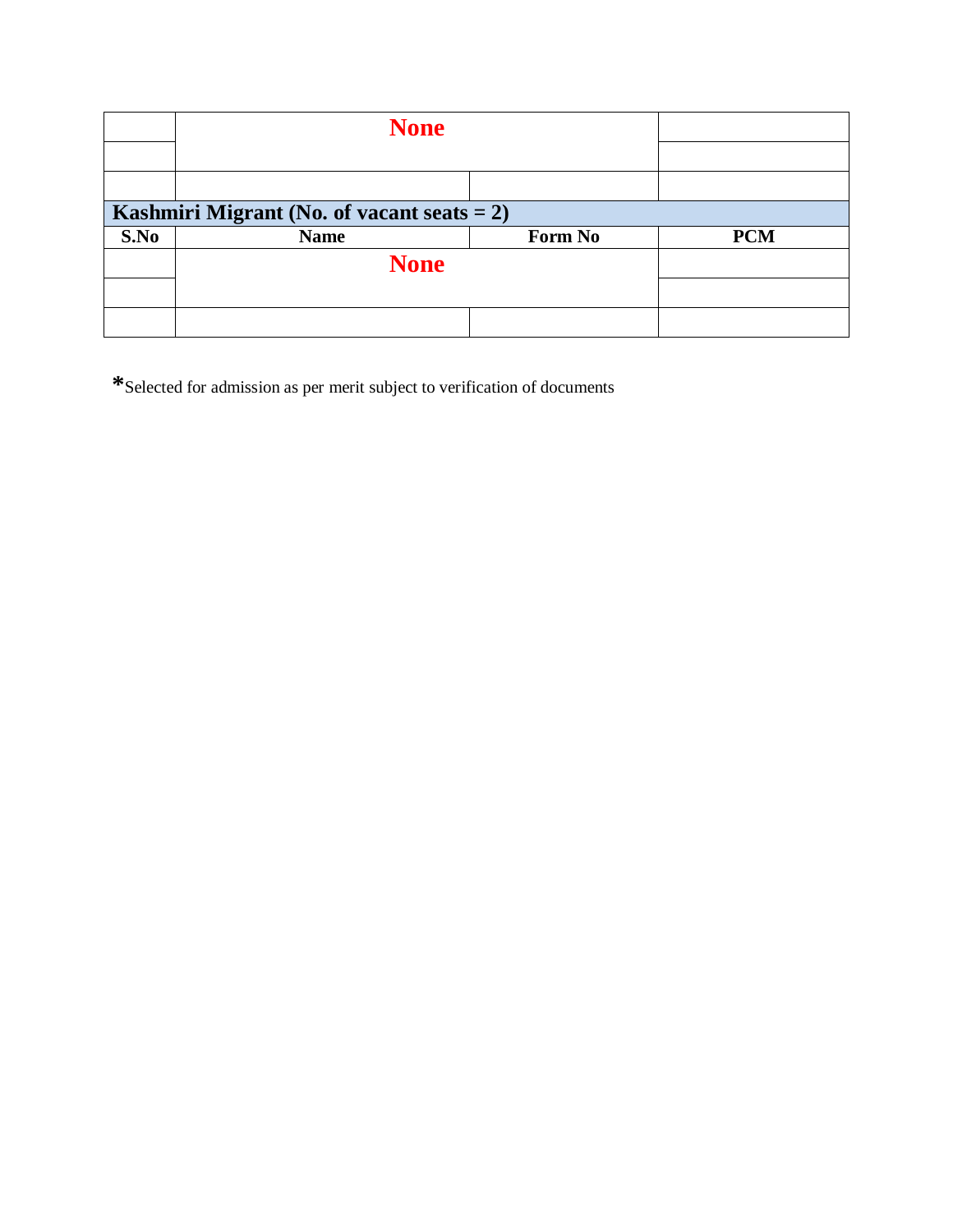## **B.Sc. (Hons) Mathematics**

|                  | $SC(No. of vacant seats = 1)$                 |                |                  |
|------------------|-----------------------------------------------|----------------|------------------|
| S.No             | <b>Name</b>                                   | Form No        | <b>Best Four</b> |
| 1.               | Suryansh Raj Aryan*                           | 21001065       | 83.50            |
| 2.               | Sunny*                                        | 21290017       | 80               |
|                  | $ST$ (No. of vacant seats = 4)                |                |                  |
| S.No             | <b>Name</b>                                   | Form No        | <b>Best Four</b> |
|                  | <b>None</b>                                   |                |                  |
|                  |                                               |                |                  |
|                  | <b>EWS</b> (No. of vacant seats $= 5$ )       |                |                  |
| S.No             | <b>Name</b>                                   | <b>Form No</b> | <b>Best Four</b> |
| 1.               | Sajal Dev*                                    | 21333999       | 89.75            |
| 2.               | Yuvraj Singh*                                 | 21222043       | 88.75            |
| $\overline{3}$ . | Mansi Kumari*                                 | 21432635       | 86.50            |
|                  | <b>PwBD</b> (No. of vacant seats $= 4$ )      |                |                  |
| S.No             | <b>Name</b>                                   | <b>Form No</b> | <b>Best Four</b> |
|                  | <b>None</b>                                   |                |                  |
|                  |                                               |                |                  |
|                  | Kashmiri Migrant (No. of vacant seats $= 4$ ) |                |                  |
| S.No             | <b>Name</b>                                   | Form No        | <b>Best Four</b> |
|                  | <b>None</b>                                   |                |                  |
|                  |                                               |                |                  |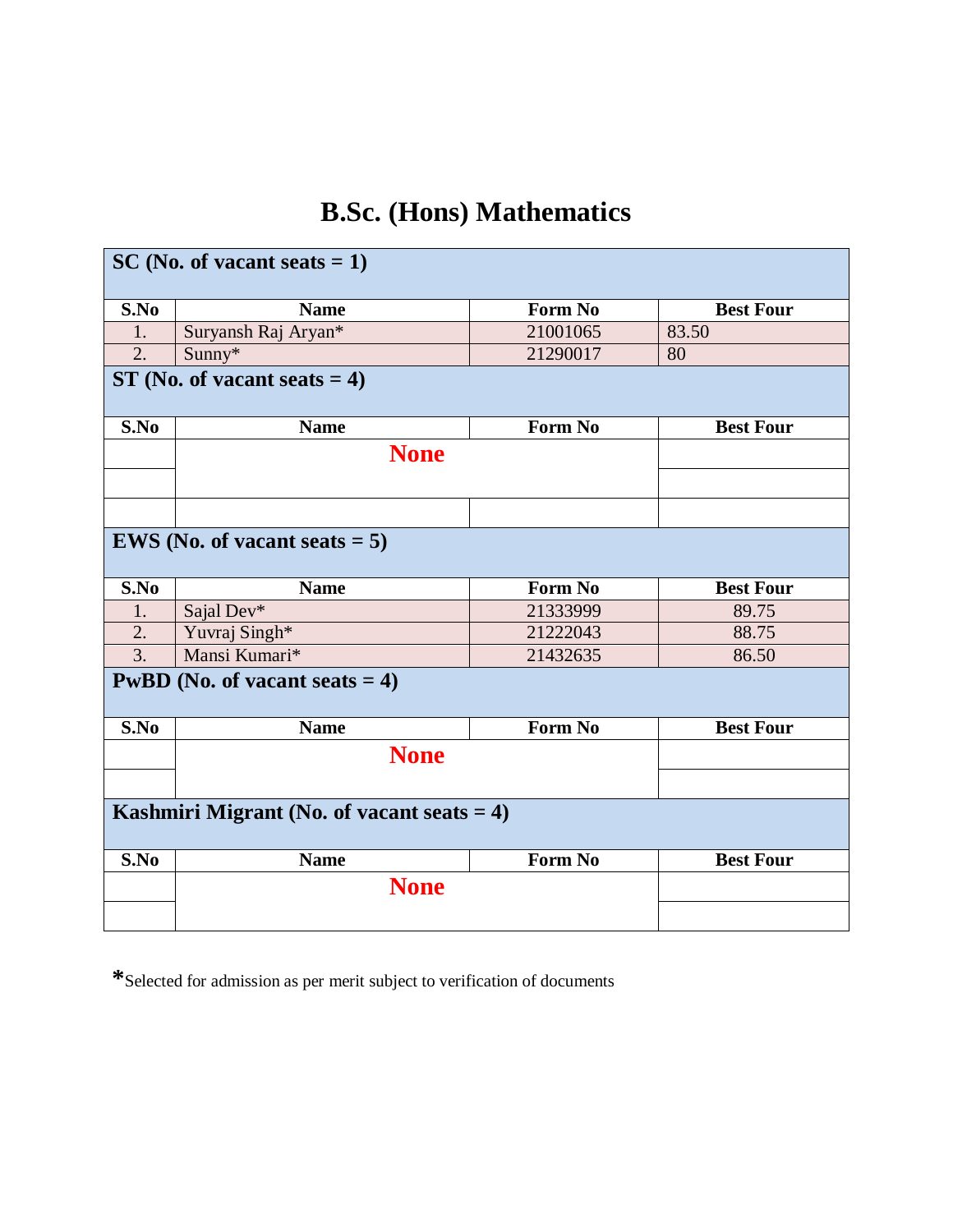## **B.Sc. (Hons) Physics**

|                  | UR (No. of vacant seats $= 2$ )  |                |                 |  |  |
|------------------|----------------------------------|----------------|-----------------|--|--|
| S.No             | <b>Name</b>                      | <b>Form No</b> | <b>PCM</b>      |  |  |
| 1.               | Abhishek Pratap Singh*           | 21410381       | 92.33           |  |  |
| $\overline{2}$ . | Shlok Kumar Jha*                 | 21374475       | 90              |  |  |
| $\overline{3}$ . | Ankush                           | 21387286       | 89              |  |  |
| 4.               | Vivek Kumar Shukla               | 21403159       | 89              |  |  |
| 5.               | Rahul Upadhyay                   | 21334093       | 87              |  |  |
| 6.               | Aryan Raj Verma                  | 21018364       | 85.67           |  |  |
| 7.               | Gourab Saha                      | 21359168       | 85.33           |  |  |
| 8.               | Gaurav                           | 21295732       | 85              |  |  |
|                  |                                  |                |                 |  |  |
|                  | OBC (No. of vacant seats $= 4$ ) |                |                 |  |  |
| S.No             | <b>Name</b>                      | <b>Form No</b> | <b>PCM</b>      |  |  |
|                  | <b>None</b>                      |                |                 |  |  |
|                  |                                  |                |                 |  |  |
|                  | $SC(No. of vacant seats = 2)$    |                |                 |  |  |
| S.No             | <b>Name</b>                      | <b>Form No</b> | <b>PCM</b>      |  |  |
| 1.               | Mohit Raj*                       | 21142237       | 75              |  |  |
| 2.               | Jagrit Rajora*                   | 21262268       | 75              |  |  |
| $\overline{3}$ . | Divyanshu Singh                  | 21152454       | $\overline{74}$ |  |  |
| 4.               | Aniket                           | 21322297       | 71.67           |  |  |
| $\overline{5}$ . | Rohit Mehra                      | 21101312       | 71.67           |  |  |
| 6.               | Suman Roy                        | 21344280       | 71.33           |  |  |
| 7.               | Yash                             | 21142325       | 71.33           |  |  |
| 8.               | Akash                            | 21113163       | 71              |  |  |
| 9.               | Karan Singh Choudhary            | 21218477       | 70.33           |  |  |
| 10.              | Hrsh Vardhan Singh               | 21193441       | 70              |  |  |
| 11.              | Divyanshu                        | 21141692       | 68.33           |  |  |
|                  | $ST(No. of vacant seats = 6)$    |                |                 |  |  |
| S.No             | <b>Name</b>                      | Form No        | <b>PCM</b>      |  |  |
|                  | <b>None</b>                      |                |                 |  |  |
|                  |                                  |                |                 |  |  |
|                  |                                  |                |                 |  |  |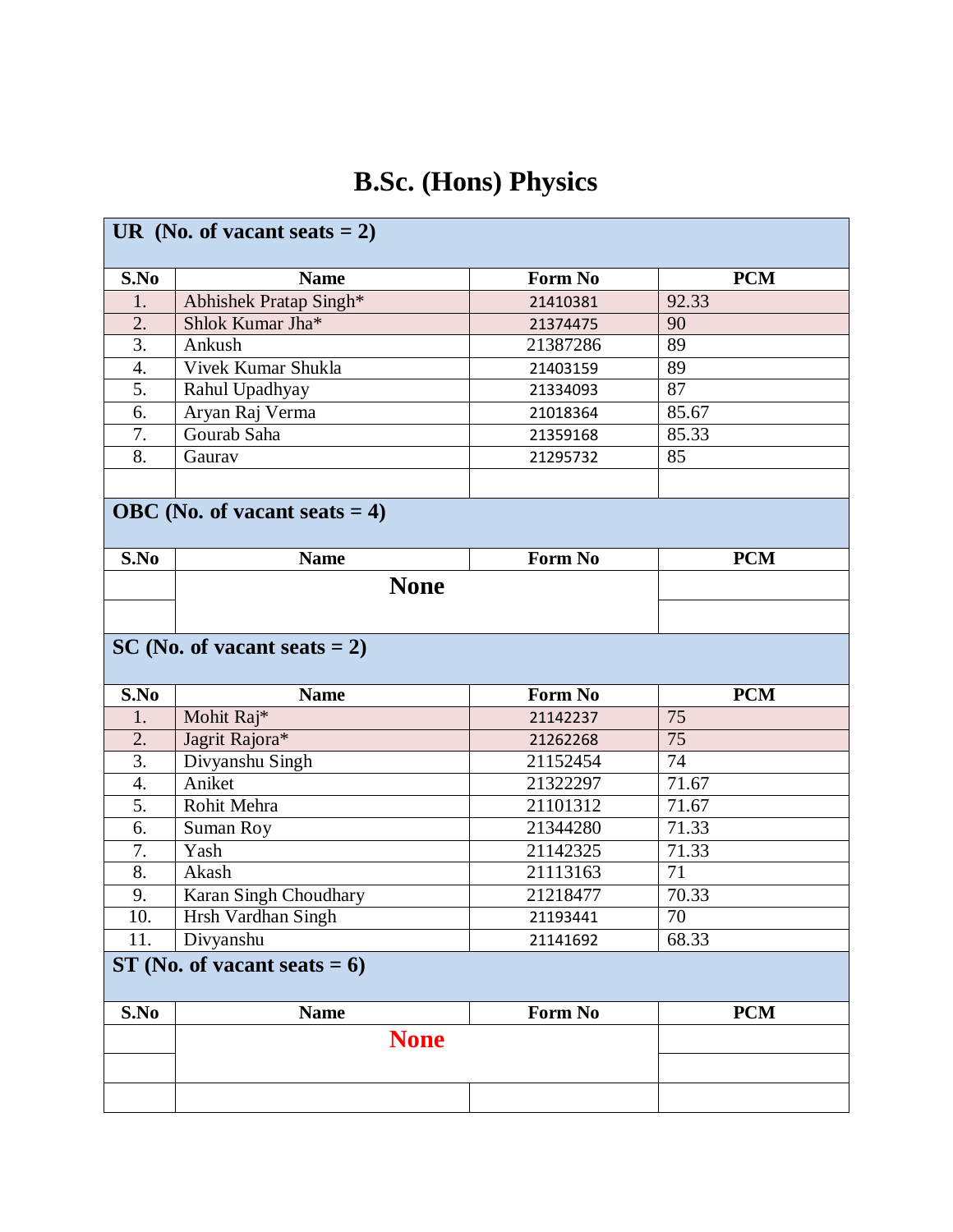| <b>PwBD</b> (No. of vacant seats $= 4$ ) |                                               |         |            |  |  |
|------------------------------------------|-----------------------------------------------|---------|------------|--|--|
| S.No                                     | <b>Name</b>                                   | Form No | <b>PCM</b> |  |  |
|                                          | <b>None</b>                                   |         |            |  |  |
|                                          |                                               |         |            |  |  |
|                                          |                                               |         |            |  |  |
|                                          | Kashmiri Migrant (No. of vacant seats $= 3$ ) |         |            |  |  |
| S.No                                     | <b>Name</b>                                   | Form No | <b>PCM</b> |  |  |
|                                          | <b>None</b>                                   |         |            |  |  |
|                                          |                                               |         |            |  |  |
|                                          |                                               |         |            |  |  |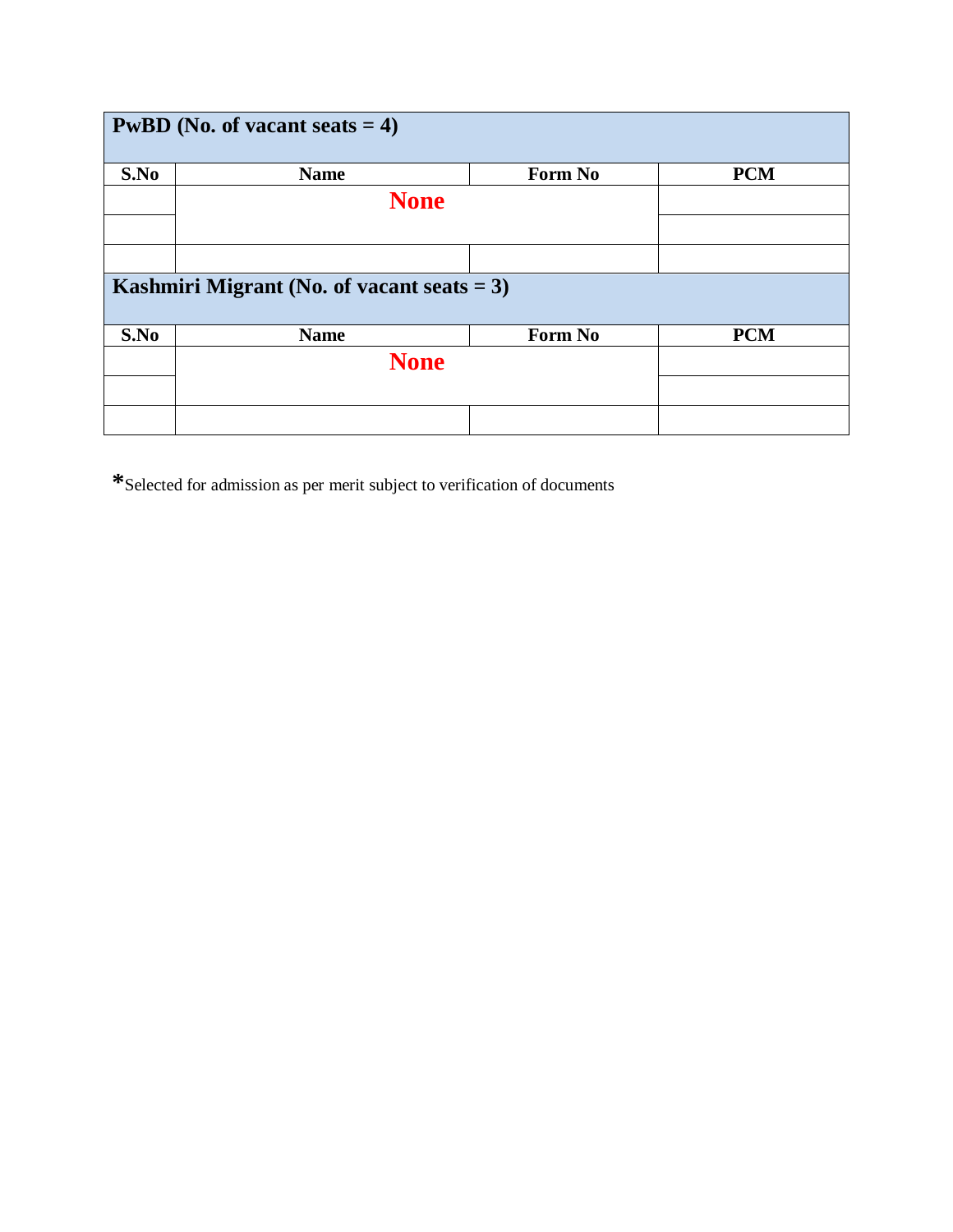## **B.Sc. APS with Industrial Chemistry**

|                                     | OBC (No. of vacant seats $= 1$ )              |         |            |
|-------------------------------------|-----------------------------------------------|---------|------------|
| S.No                                | <b>Name</b>                                   | Form No | <b>PCM</b> |
|                                     | <b>None</b>                                   |         |            |
|                                     |                                               |         |            |
|                                     |                                               |         |            |
|                                     | $ST$ (No. of vacant seats = 1)                |         |            |
| S.No                                | <b>Name</b>                                   | Form No | <b>PCM</b> |
|                                     | <b>None</b>                                   |         |            |
|                                     |                                               |         |            |
|                                     |                                               |         |            |
|                                     | <b>PwBD</b> (No. of vacant seats $= 2$ )      |         |            |
| S.No                                | <b>Name</b>                                   | Form No | <b>PCM</b> |
|                                     | <b>None</b>                                   |         |            |
|                                     |                                               |         |            |
|                                     |                                               |         |            |
|                                     | Kashmiri Migrant (No. of vacant seats $= 2$ ) |         |            |
| $\overline{\mathbf{S}}.\mathbf{No}$ | <b>Name</b>                                   | Form No | <b>PCM</b> |
|                                     | <b>None</b>                                   |         |            |
|                                     |                                               |         |            |
|                                     |                                               |         |            |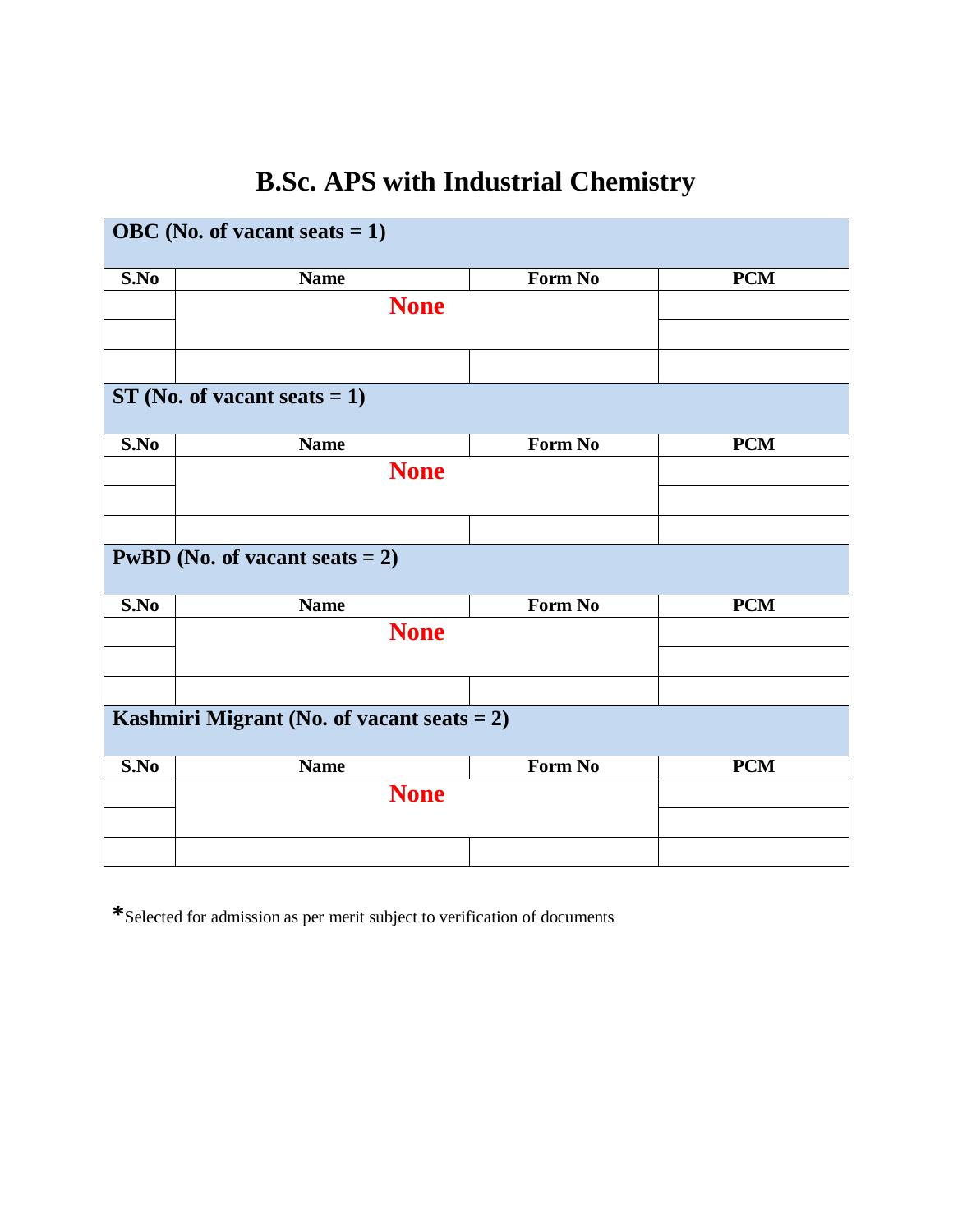## **B.Sc. (Prog) PS with Chemistry**

| UR (No. of vacant seats $= 7$ )               |                                          |                |            |  |  |
|-----------------------------------------------|------------------------------------------|----------------|------------|--|--|
| S.No                                          | <b>Name</b>                              | Form No        | <b>PCM</b> |  |  |
| 1                                             | Tarun Dabas*                             | 21305800       | 85         |  |  |
| $\overline{2}$                                | Isha*                                    | 21314977       | 83         |  |  |
| $\overline{\mathbf{3}}$                       | Gautam <sup>*</sup>                      | 21414704       | 82.67      |  |  |
| $\overline{4}$                                | Sandhya*                                 | 21266273       | 82.33      |  |  |
| $\overline{5}$                                | SIMRAN*                                  | 21010970       | 82.00      |  |  |
|                                               |                                          |                |            |  |  |
| 6                                             | Akash Roshan*                            | 21414130       | 81.67      |  |  |
| $\overline{7}$                                | Yash Sharma*                             | 21028939       | 81         |  |  |
| 8                                             | Prince Kumar                             | 21126887       | 81         |  |  |
|                                               |                                          |                |            |  |  |
|                                               | $ST$ (No. of vacant seats = 2)           |                |            |  |  |
| S.No                                          | <b>Name</b>                              | <b>Form No</b> | <b>PCM</b> |  |  |
|                                               |                                          |                |            |  |  |
|                                               | <b>None</b>                              |                |            |  |  |
|                                               |                                          |                |            |  |  |
|                                               | <b>EWS</b> (No. of vacant seats $= 4$ )  |                |            |  |  |
| S.No                                          | <b>Name</b>                              | Form No        | <b>PCM</b> |  |  |
| 1.                                            | Pranesh Priyanshu*                       | 21379121       | 77         |  |  |
|                                               | <b>PwBD</b> (No. of vacant seats $= 2$ ) |                |            |  |  |
| S.No                                          | <b>Name</b>                              | <b>Form No</b> | <b>PCM</b> |  |  |
|                                               | <b>None</b>                              |                |            |  |  |
|                                               |                                          |                |            |  |  |
|                                               |                                          |                |            |  |  |
| Kashmiri Migrant (No. of vacant seats $= 3$ ) |                                          |                |            |  |  |
| S.No                                          | <b>Name</b>                              | Form No        | <b>PCM</b> |  |  |
|                                               | <b>None</b>                              |                |            |  |  |
|                                               |                                          |                |            |  |  |
|                                               |                                          |                |            |  |  |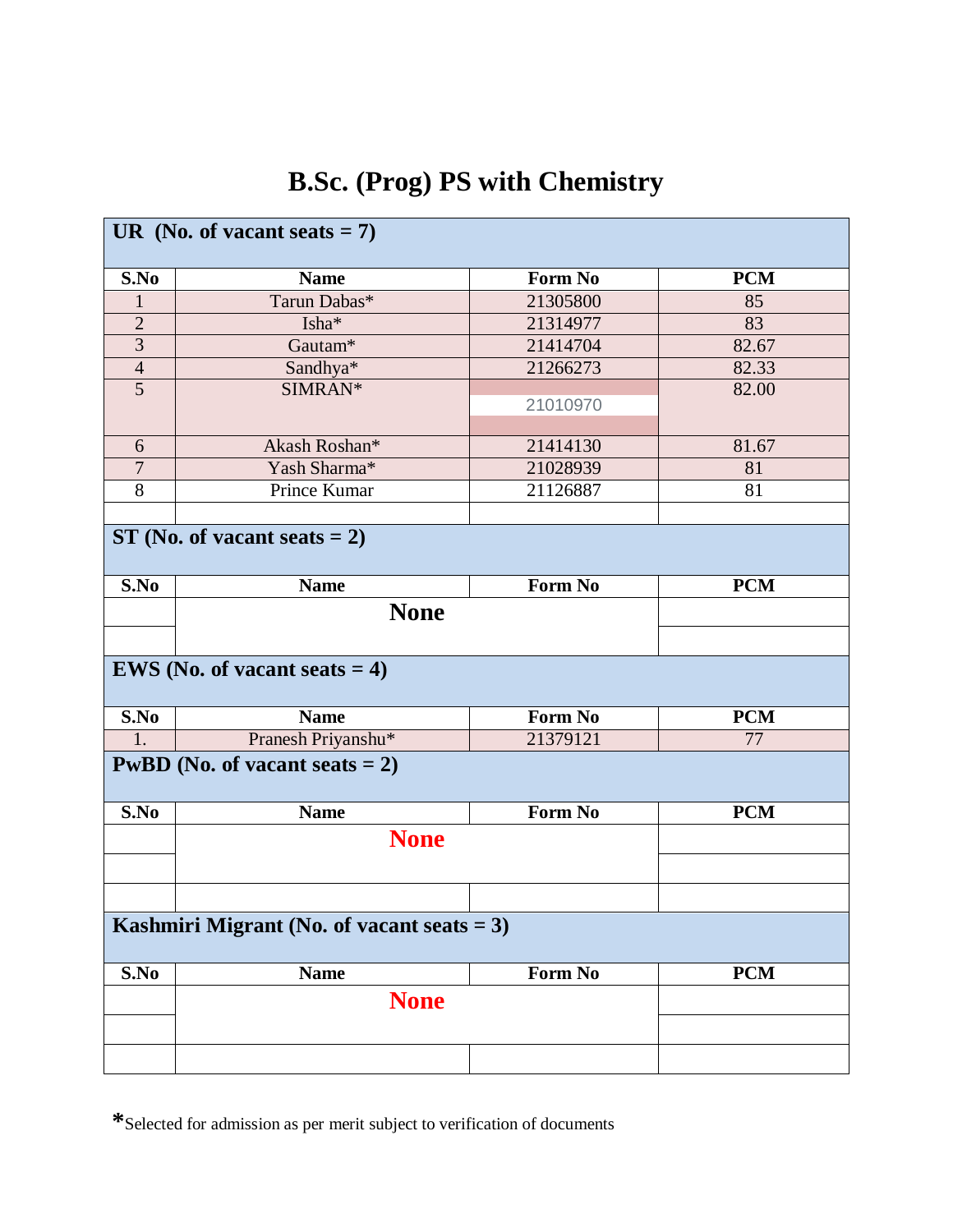#### **OBC (No. of vacant seats = 4) S.No Name Form No PCM** 1. Rohit Kumar Singh<sup>\*</sup> 21041059 87 2. Noor Islam\* 21155870 86.30 3. Prateek Pal<sup>\*</sup> 21288120 81.30 4. | Arpit Yadav\* | 21298764 | 81 5. Neeraj 21309151 78.30 **ST (No. of vacant seats = 3) S.No Name Form No PCM** 1. Nun Khansang Tonsing\* 21075329 56 **EWS** (No. of **vacant**  $\text{seats} = 2$ ) **S.No Name Form No PCM** 1. Mohit Kumar\* 1 21043757 84.67 2. Shagun Jaiswal\* 21001043 84 3. Harsh 21415916 79.60 4. Varad Umesh Jinturkar 21089234 79 5. Vivek Raj 21360568 79 6. Bhavesh Kumar 21189465 78 7. Shantanu Dwivedi 21116703 77 8. Ashutosh Singh 21387175 77 9. Vivek Singh Chauhan 21272413 77 10. Prashant Dwiwedi 21093460 76 11. Mayank Gupta 1 21038718 69 12. Rohit Chander 1 21373768 65.33 **PwBD** (No. of **vacant**  $seats = 3$ ) **S.No Name Form No PCM None Kashmiri Migrant (No. of vacant seats = 3)**

#### **B.Sc. (Prog) PS with Computer Sc**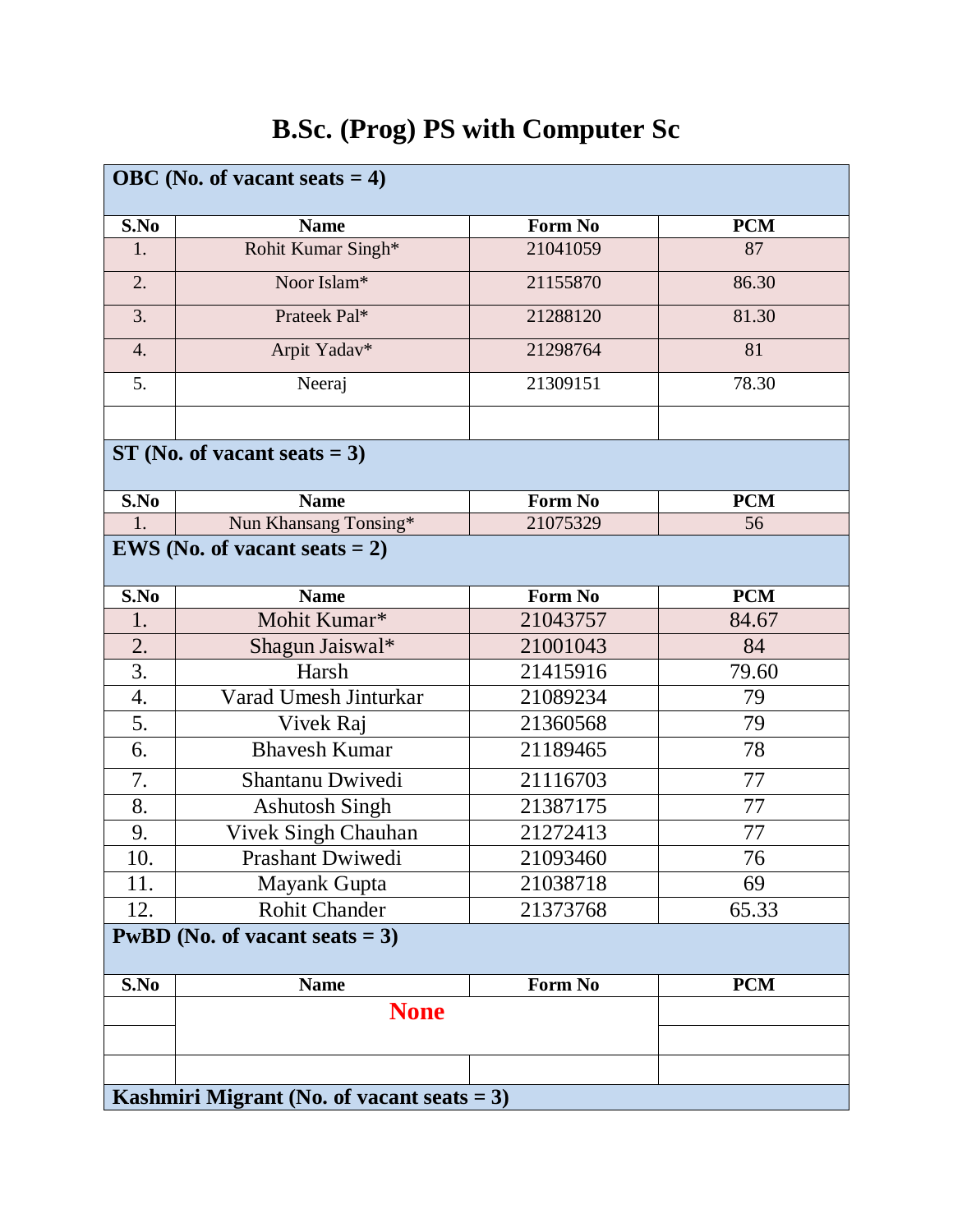| S.No | <b>Name</b> | Form No | <b>PCM</b> |
|------|-------------|---------|------------|
|      | <b>None</b> |         |            |
|      |             |         |            |

## **B.Sc. (Prog) PS Electronics**

|                  | UR (No. of vacant seats $= 4$ )               |                |            |
|------------------|-----------------------------------------------|----------------|------------|
|                  |                                               |                |            |
| S.No             | <b>Name</b>                                   | <b>Form No</b> | <b>PCM</b> |
| 1.               | Sahil Munjal*                                 | 21102184       | 84.33      |
| 2.               | Sahil*                                        | 21034608       | 83.33      |
| $\overline{3}$ . | Mohit*                                        | 21139658       | 83         |
| $\overline{4}$ . | Deependra Singh*                              | 21091562       | 82.33      |
| 5.               | Karan Kumar                                   | 21416051       | 82.33      |
| 6.               | Nikhil Karn                                   | 21111398       | 81.66      |
| 7.               | Abhijeet Singh                                | 21066943       | 80.66      |
| $\overline{8}$ . | Samarth                                       | 21051958       | 80.66      |
| 9.               | Sonu Dagar                                    | 21303204       | 80.66      |
|                  |                                               |                |            |
|                  | OBC (No. of vacant seats $= 4$ )              |                |            |
| S.No             | <b>Name</b>                                   | <b>Form No</b> | <b>PCM</b> |
|                  |                                               |                |            |
|                  | <b>None</b>                                   |                |            |
|                  | <b>EWS</b> (No. of vacant seats $= 3$ )       |                |            |
|                  |                                               |                |            |
| S.No             | <b>Name</b>                                   | <b>Form No</b> | <b>PCM</b> |
|                  | <b>None</b>                                   |                |            |
|                  |                                               |                |            |
|                  |                                               |                |            |
|                  | <b>PwBD</b> (No. of vacant seats $= 2$ )      |                |            |
| S.No             | <b>Name</b>                                   | <b>Form No</b> | <b>PCM</b> |
|                  | <b>None</b>                                   |                |            |
|                  | Kashmiri Migrant (No. of vacant seats $= 1$ ) |                |            |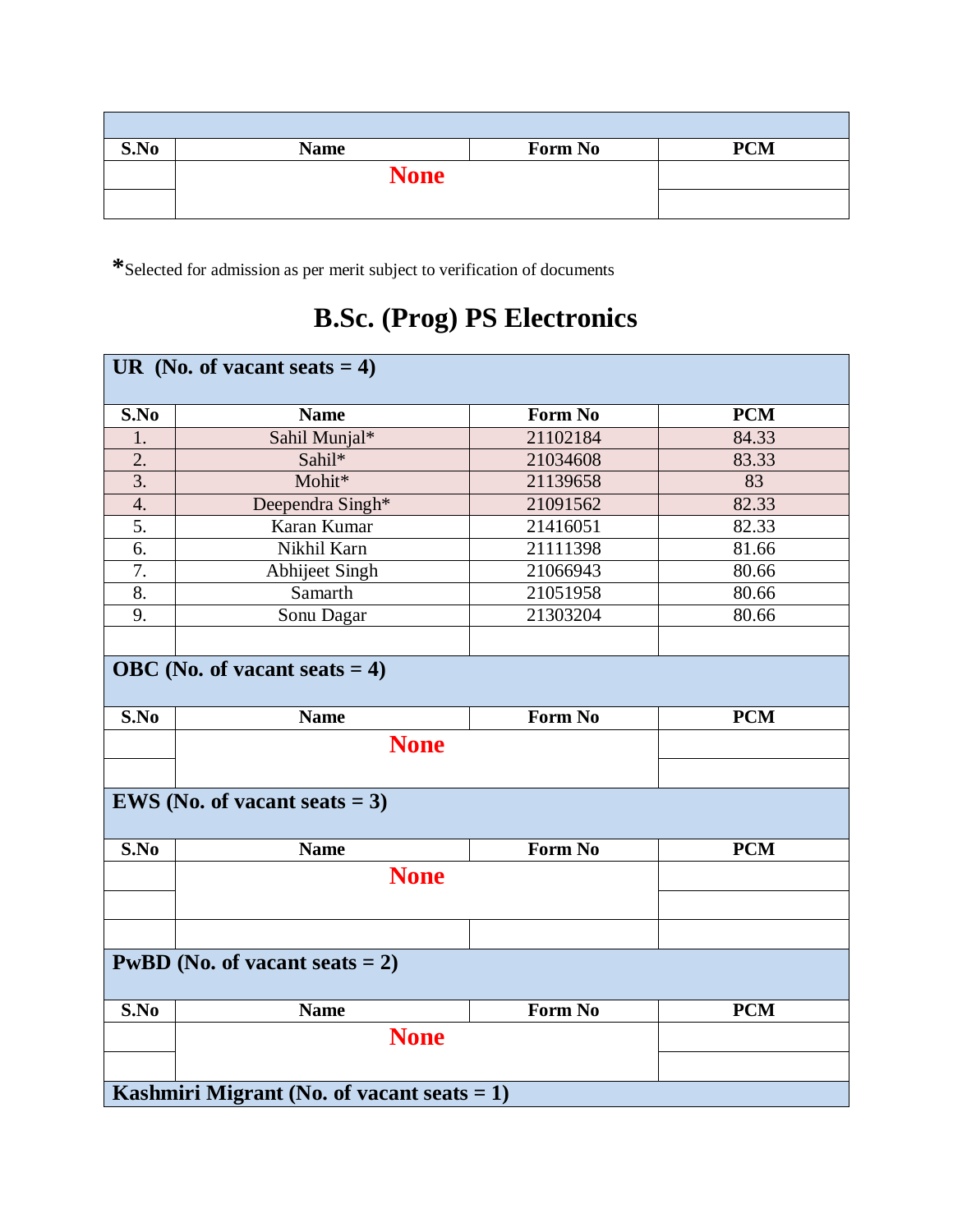| S.No | <b>Name</b> | Form No | <b>PCM</b> |
|------|-------------|---------|------------|
|      | <b>None</b> |         |            |
|      |             |         |            |

## **B.A. (Prog) English + History**

| $ST(No. of vacant seats = 1)$                 |                                          |                |                  |  |  |  |
|-----------------------------------------------|------------------------------------------|----------------|------------------|--|--|--|
| S.No                                          | <b>Name</b>                              | Form No        | <b>Best Four</b> |  |  |  |
| 1.                                            | Mohmd. Raza Irfan*                       | 21403787       | 69.5             |  |  |  |
|                                               |                                          |                |                  |  |  |  |
|                                               | <b>PwBD</b> (No. of vacant seats $= 1$ ) |                |                  |  |  |  |
| S.No                                          | <b>Name</b>                              | <b>Form No</b> | <b>Best Four</b> |  |  |  |
|                                               | <b>None</b>                              |                |                  |  |  |  |
|                                               |                                          |                |                  |  |  |  |
|                                               |                                          |                |                  |  |  |  |
| Kashmiri Migrant (No. of vacant seats $= 1$ ) |                                          |                |                  |  |  |  |
| S.No                                          | <b>Name</b>                              | Form No        | <b>Best Four</b> |  |  |  |
|                                               | <b>None</b>                              |                |                  |  |  |  |
|                                               |                                          |                |                  |  |  |  |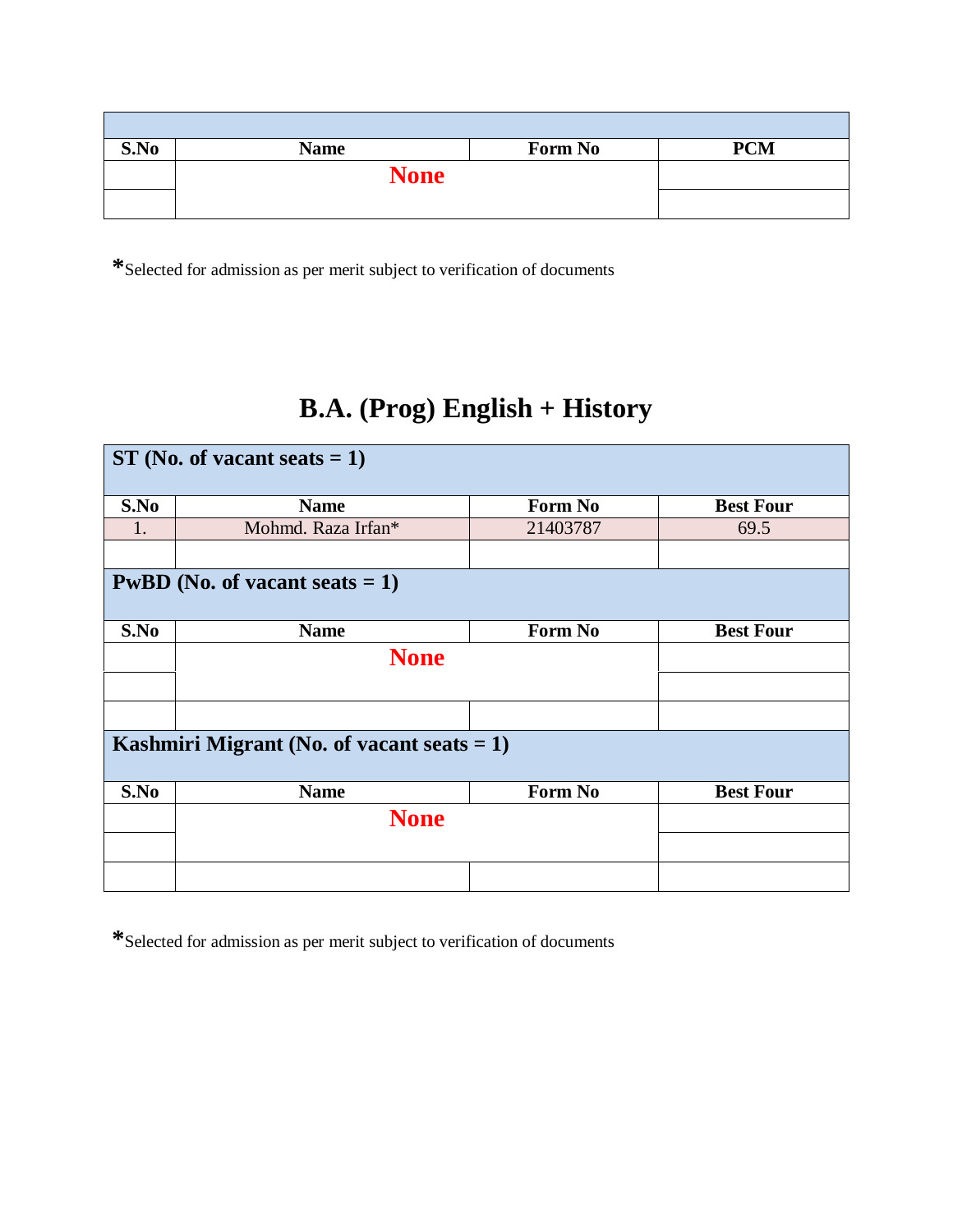# **B.A. (Prog) English + Linguistics**

| $ST(No. of vacant seats = 1)$ |                                               |         |                  |  |  |
|-------------------------------|-----------------------------------------------|---------|------------------|--|--|
| S.No                          | <b>Name</b>                                   | Form No | <b>Best Four</b> |  |  |
|                               | <b>None</b>                                   |         |                  |  |  |
|                               |                                               |         |                  |  |  |
|                               | <b>PwBD</b> (No. of vacant seats $= 1$ )      |         |                  |  |  |
| S.No                          | <b>Name</b>                                   | Form No | <b>Best Four</b> |  |  |
|                               | <b>None</b>                                   |         |                  |  |  |
|                               | Kashmiri Migrant (No. of vacant seats $= 1$ ) |         |                  |  |  |
| S.No                          | <b>Name</b>                                   | Form No | <b>Best Four</b> |  |  |
|                               | <b>None</b>                                   |         |                  |  |  |
|                               |                                               |         |                  |  |  |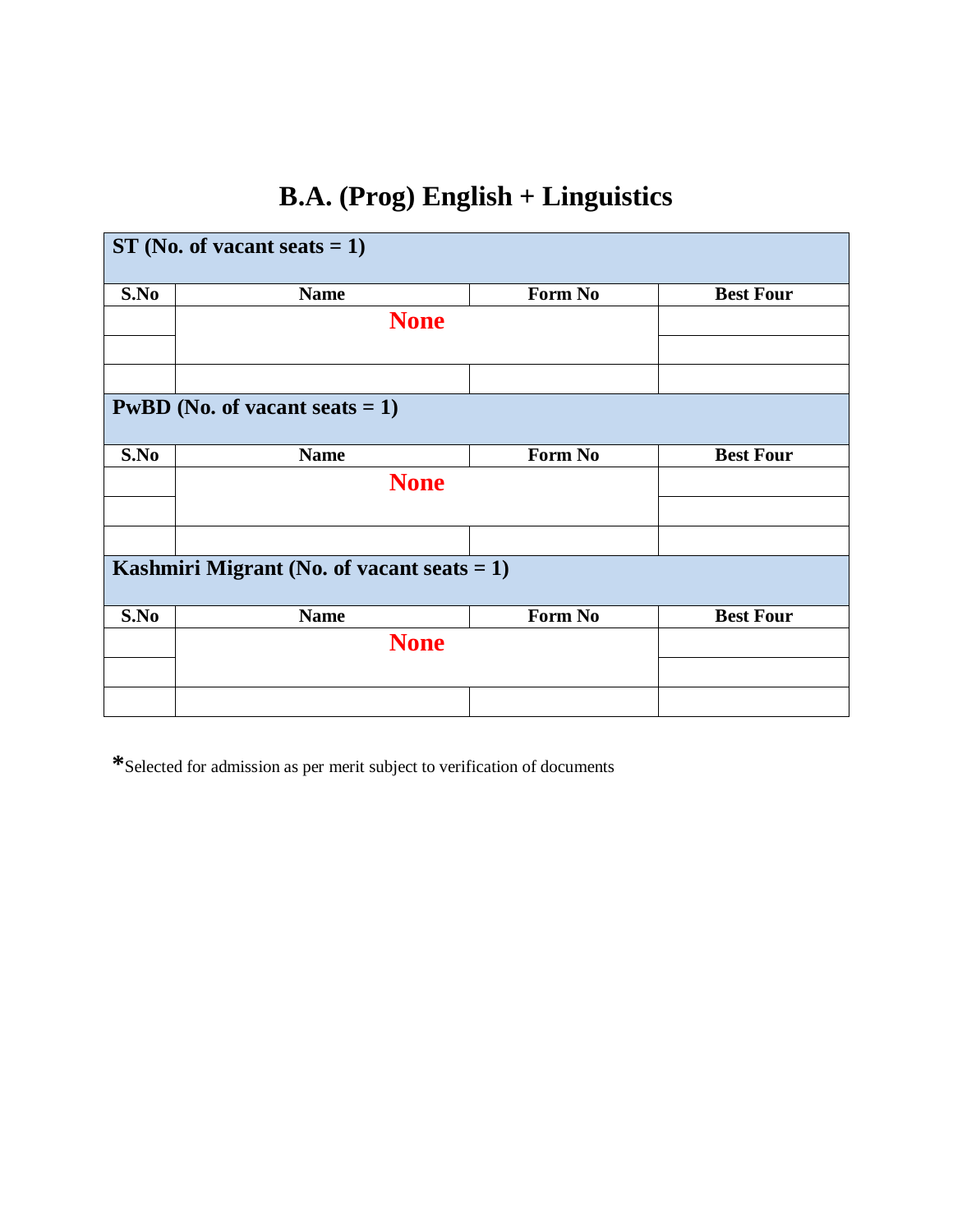## **B.A. (Prog) Hindi + History**

| $ST(No. of vacant seats = 1)$ |             |                |                  |  |  |
|-------------------------------|-------------|----------------|------------------|--|--|
| S.No                          | <b>Name</b> | <b>Form No</b> | <b>Best Four</b> |  |  |
|                               | <b>None</b> |                |                  |  |  |
|                               |             |                |                  |  |  |
|                               |             |                |                  |  |  |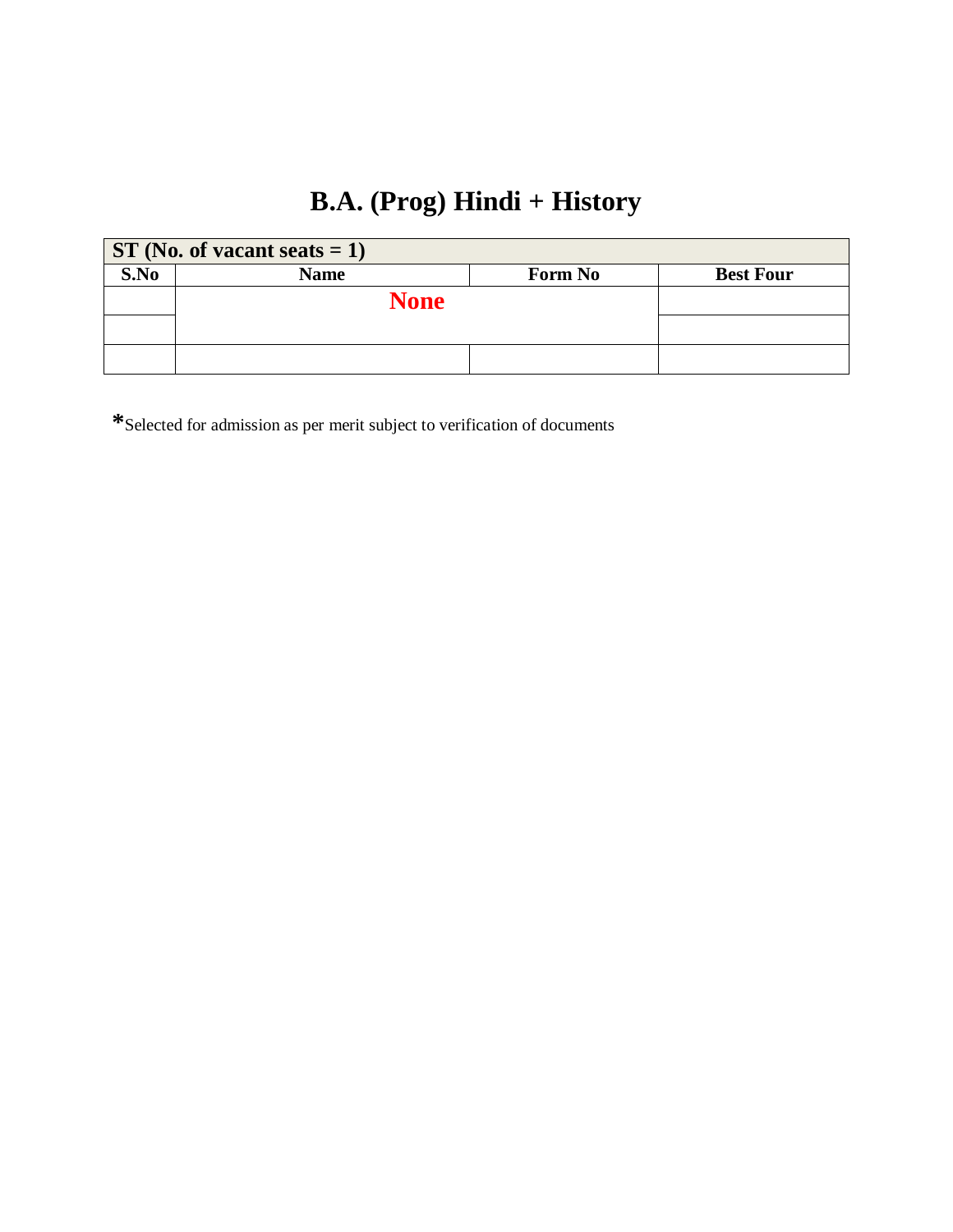## **B.A. (Prog) Hindi + Political Sc**

| $ST(No. of vacant seats = 1)$                 |                                          |                |                  |  |  |
|-----------------------------------------------|------------------------------------------|----------------|------------------|--|--|
| S.No                                          | <b>Name</b>                              | <b>Form No</b> | <b>Best Four</b> |  |  |
|                                               | <b>None</b>                              |                |                  |  |  |
|                                               |                                          |                |                  |  |  |
|                                               | <b>PwBD</b> (No. of vacant seats $= 1$ ) |                |                  |  |  |
| S.No                                          | <b>Name</b>                              | Form No        | <b>Best Four</b> |  |  |
|                                               | <b>None</b>                              |                |                  |  |  |
|                                               |                                          |                |                  |  |  |
| Kashmiri Migrant (No. of vacant seats $= 1$ ) |                                          |                |                  |  |  |
| S.No                                          | <b>Name</b>                              | <b>Form No</b> | <b>Best Four</b> |  |  |
|                                               | <b>None</b>                              |                |                  |  |  |
|                                               |                                          |                |                  |  |  |
|                                               |                                          |                |                  |  |  |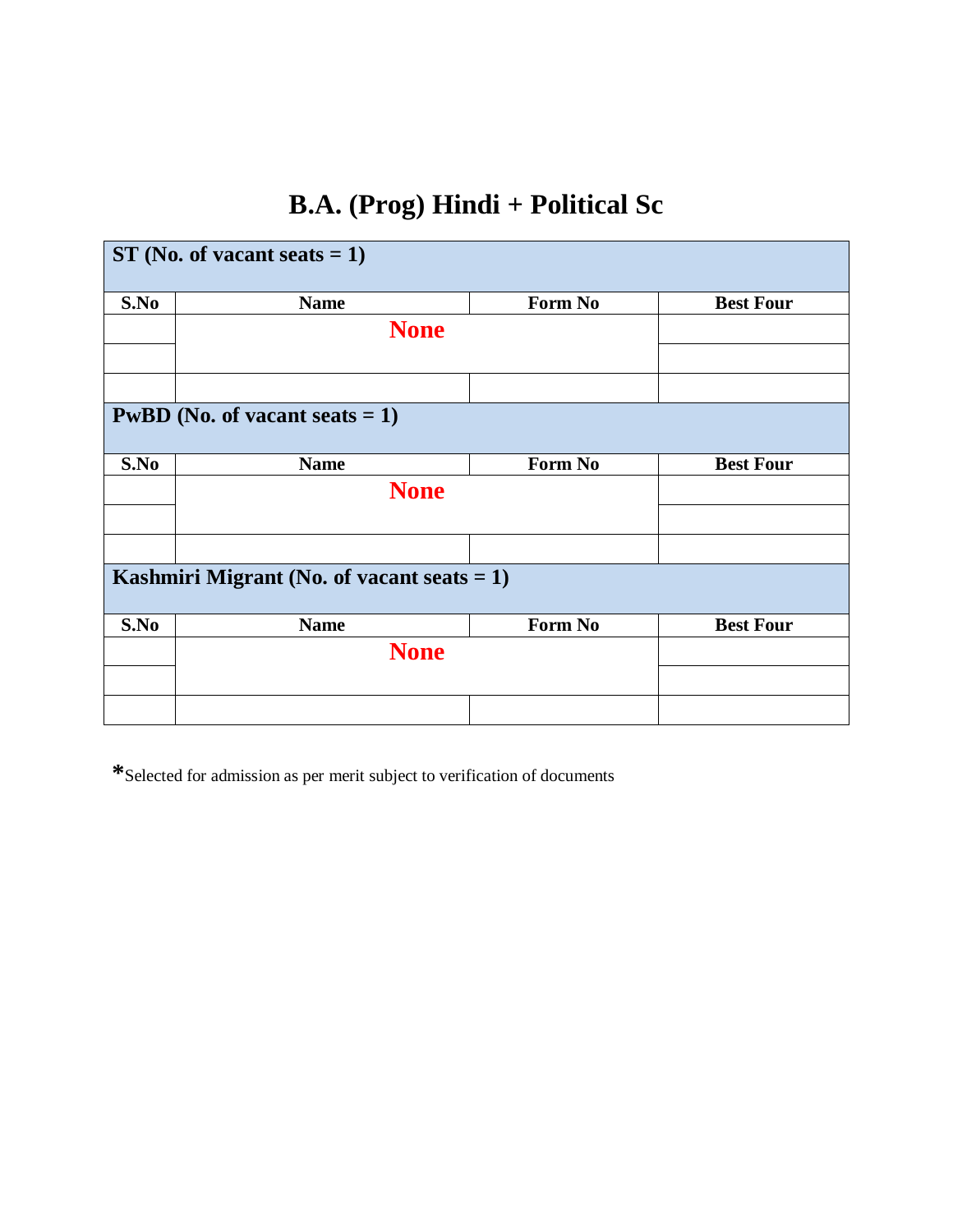# **B.A. (Prog) Sanskrit + History**

| OBC (No. of vacant seats $= 3$ )              |                                         |                |                  |  |  |
|-----------------------------------------------|-----------------------------------------|----------------|------------------|--|--|
|                                               |                                         |                |                  |  |  |
| S.No                                          | <b>Name</b>                             | Form No        | <b>Best Four</b> |  |  |
|                                               |                                         | <b>None</b>    |                  |  |  |
|                                               | $SC(No. of vacant seats = 1)$           |                |                  |  |  |
| S.No                                          | <b>Name</b>                             | Form No        | <b>Best Four</b> |  |  |
| 1.                                            | Ruchika*                                | 21243788       | 71.94            |  |  |
| $\overline{2}$ .                              | Deepak                                  | 21414697       | 71.5             |  |  |
|                                               | $ST$ (No. of vacant seats = 2)          |                |                  |  |  |
| S.No                                          | <b>Name</b>                             | <b>Form No</b> | <b>Best Four</b> |  |  |
|                                               | <b>None</b>                             |                |                  |  |  |
|                                               |                                         |                |                  |  |  |
|                                               |                                         |                |                  |  |  |
|                                               |                                         |                |                  |  |  |
|                                               | <b>EWS</b> (No. of vacant seats $= 2$ ) |                |                  |  |  |
| S.No                                          | <b>Name</b>                             | Form No        | <b>Best Four</b> |  |  |
|                                               | <b>None</b>                             |                |                  |  |  |
|                                               |                                         |                |                  |  |  |
|                                               |                                         |                |                  |  |  |
| Kashmiri Migrant (No. of vacant seats $= 1$ ) |                                         |                |                  |  |  |
| S.No                                          | <b>Name</b>                             | <b>Form No</b> | <b>Best Four</b> |  |  |
|                                               | <b>None</b>                             |                |                  |  |  |
|                                               |                                         |                |                  |  |  |
|                                               |                                         |                |                  |  |  |
|                                               |                                         |                |                  |  |  |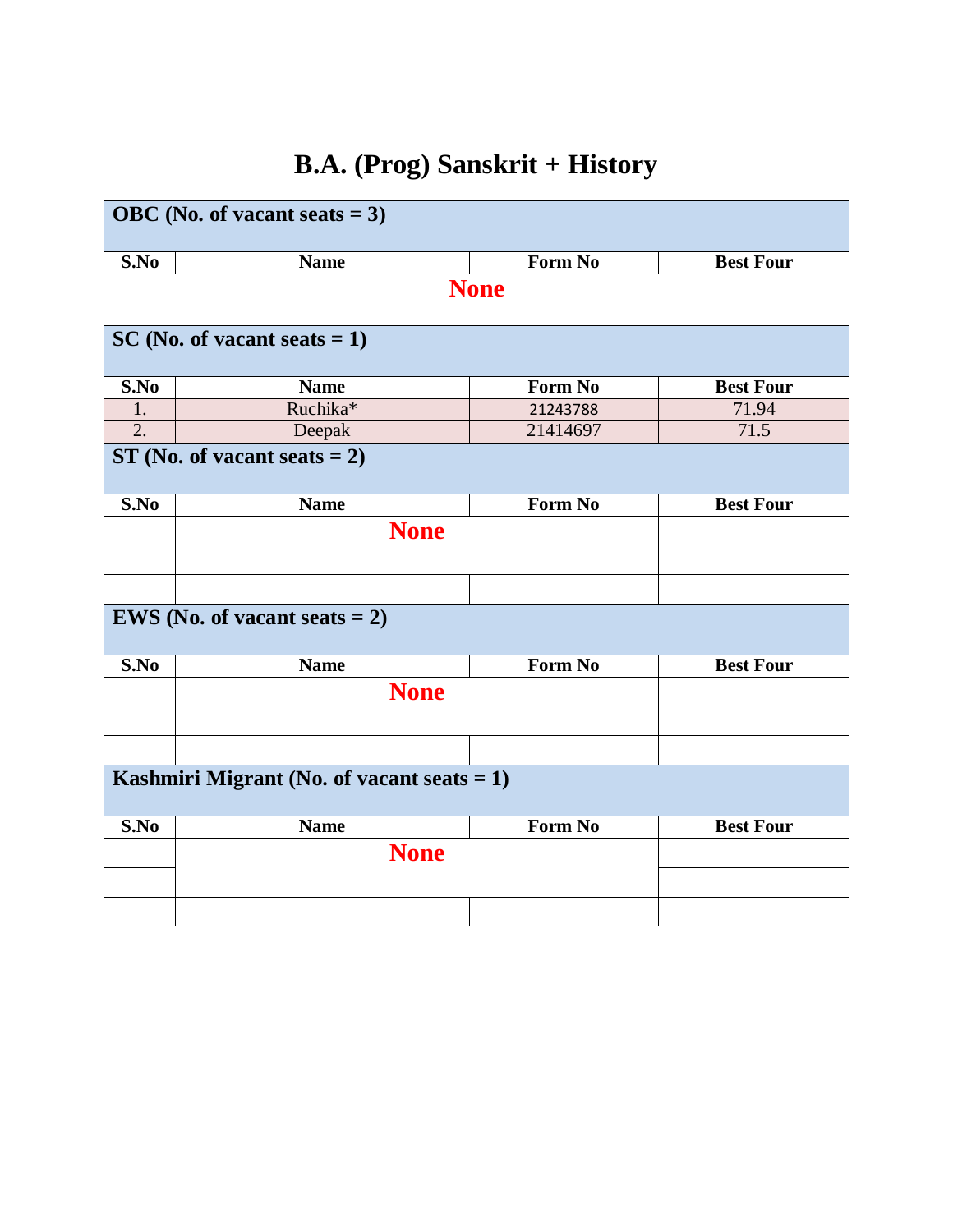## **B.A. (Prog) Sanskrit + Political Sc**

| OBC (No. of vacant seats $= 2$ ) |                                               |         |                  |  |  |
|----------------------------------|-----------------------------------------------|---------|------------------|--|--|
| S.No                             | <b>Name</b>                                   | Form No | <b>Best Four</b> |  |  |
|                                  | <b>None</b>                                   |         |                  |  |  |
|                                  |                                               |         |                  |  |  |
|                                  | $ST$ (No. of vacant seats = 1)                |         |                  |  |  |
| S.No                             | <b>Name</b>                                   | Form No | <b>Best Four</b> |  |  |
|                                  | <b>None</b>                                   |         |                  |  |  |
|                                  |                                               |         |                  |  |  |
|                                  |                                               |         |                  |  |  |
|                                  | Kashmiri Migrant (No. of vacant seats $= 1$ ) |         |                  |  |  |
| S.No                             | <b>Name</b>                                   | Form No | <b>Best Four</b> |  |  |
|                                  | <b>None</b>                                   |         |                  |  |  |
|                                  |                                               |         |                  |  |  |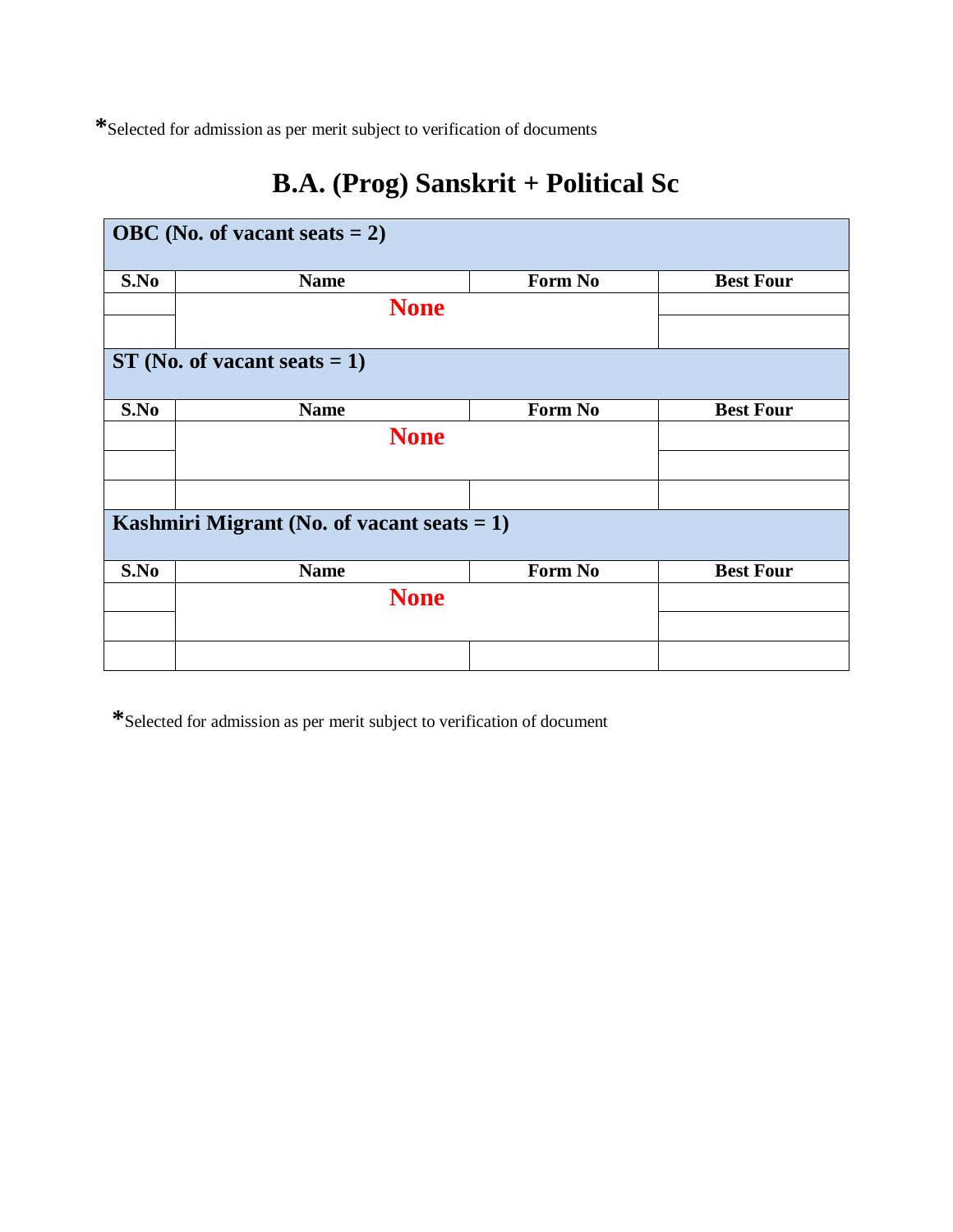# **B.A. (Prog) Economics + History**

| $SC(No. of vacant seats = 2)$                 |               |          |                  |  |
|-----------------------------------------------|---------------|----------|------------------|--|
| S.No                                          | <b>Name</b>   | Form No  | <b>Best Four</b> |  |
| 1.                                            | Gargi Shakya* | 21037005 | 79.5             |  |
| 2.                                            | Sahil Rajak*  | 21161700 | 77               |  |
| 3.                                            | Karan Kumar   | 21364226 | 63.25            |  |
|                                               |               |          |                  |  |
| <b>PwBD</b> (No. of vacant seats $= 1$ )      |               |          |                  |  |
| S.No                                          | <b>Name</b>   | Form No  | <b>Best Four</b> |  |
|                                               | <b>None</b>   |          |                  |  |
|                                               |               |          |                  |  |
|                                               |               |          |                  |  |
| Kashmiri Migrant (No. of vacant seats $= 1$ ) |               |          |                  |  |
| S.No                                          | <b>Name</b>   | Form No  | <b>Best Four</b> |  |
|                                               | <b>None</b>   |          |                  |  |
|                                               |               |          |                  |  |
|                                               |               |          |                  |  |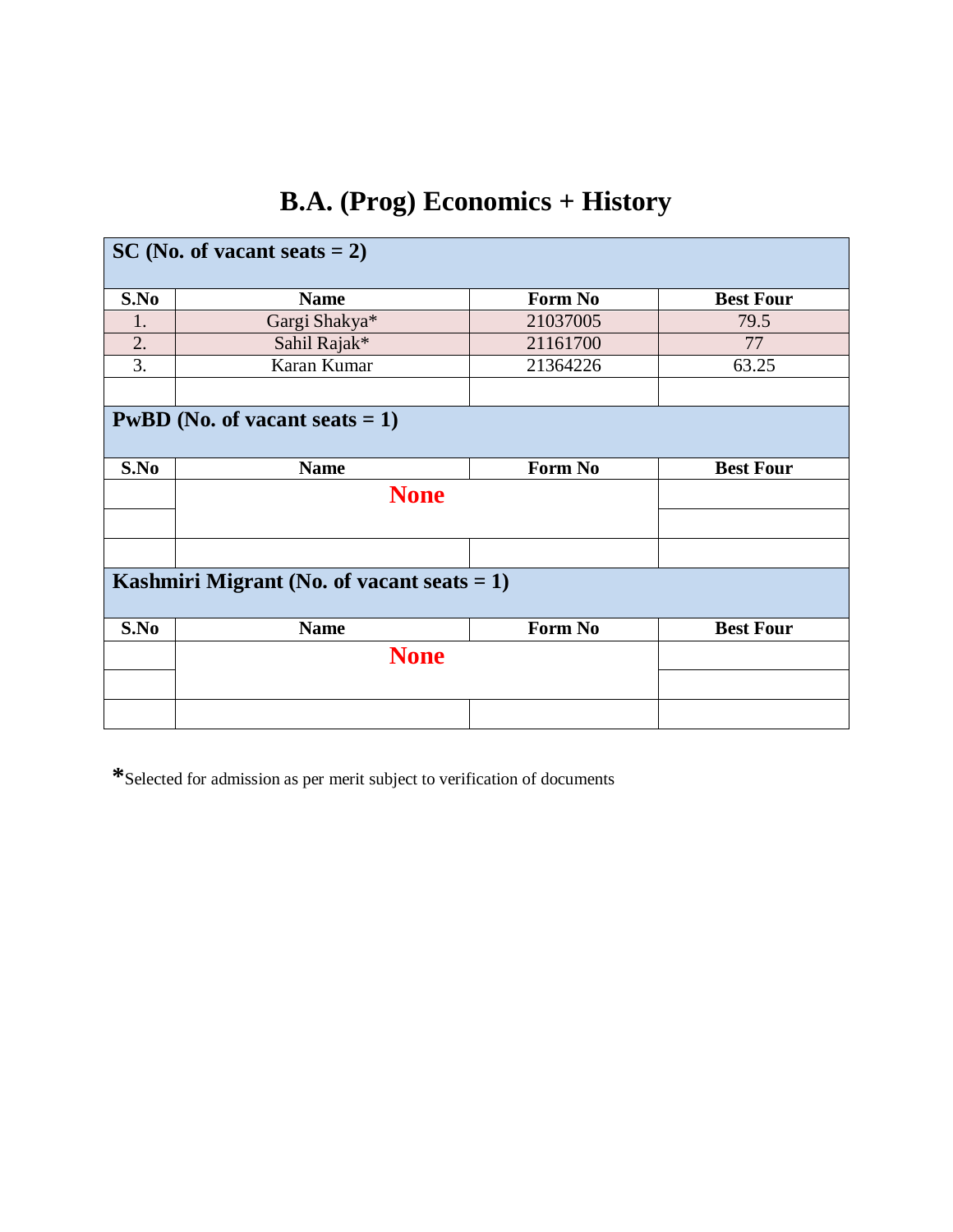# **B.A. (Prog) Economics + Mathematics**

|      | $SC(No. of vacant seats = 3)$                 |         |                  |
|------|-----------------------------------------------|---------|------------------|
| S.No | <b>Name</b>                                   | Form No | <b>Best Four</b> |
|      | <b>None</b>                                   |         |                  |
|      |                                               |         |                  |
|      |                                               |         |                  |
|      | $ST$ (No. of vacant seats = 2)                |         |                  |
| S.No | <b>Name</b>                                   | Form No | <b>Best Four</b> |
|      | <b>None</b>                                   |         |                  |
|      |                                               |         |                  |
|      |                                               |         |                  |
|      | <b>PwBD</b> (No. of vacant seats $= 1$ )      |         |                  |
| S.No | <b>Name</b>                                   | Form No | <b>Best Four</b> |
|      | <b>None</b>                                   |         |                  |
|      |                                               |         |                  |
|      |                                               |         |                  |
|      | Kashmiri Migrant (No. of vacant seats $= 1$ ) |         |                  |
| S.No | <b>Name</b>                                   | Form No | <b>Best Four</b> |
|      | <b>None</b>                                   |         |                  |
|      |                                               |         |                  |
|      |                                               |         |                  |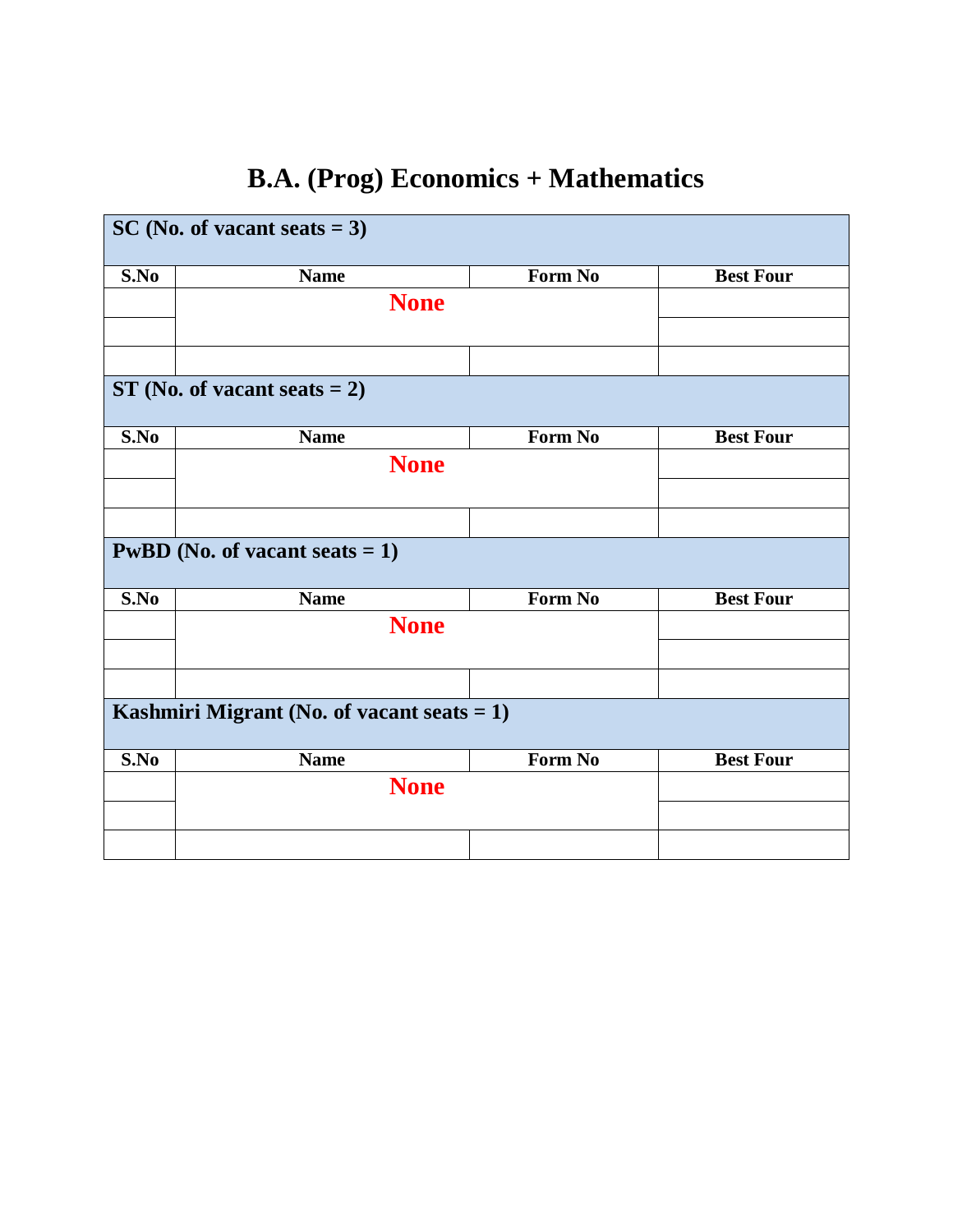## **B.A. (Prog) Economics + Political Sc**

| <b>EWS</b> (No. of vacant seats $= 1$ )       |             |         |                  |
|-----------------------------------------------|-------------|---------|------------------|
| S.No                                          | <b>Name</b> | Form No | <b>Best Four</b> |
|                                               | <b>None</b> |         |                  |
|                                               |             |         |                  |
|                                               |             |         |                  |
| Kashmiri Migrant (No. of vacant seats $= 1$ ) |             |         |                  |
| S.No                                          | <b>Name</b> | Form No | <b>Best Four</b> |
|                                               | <b>None</b> |         |                  |
|                                               |             |         |                  |
|                                               |             |         |                  |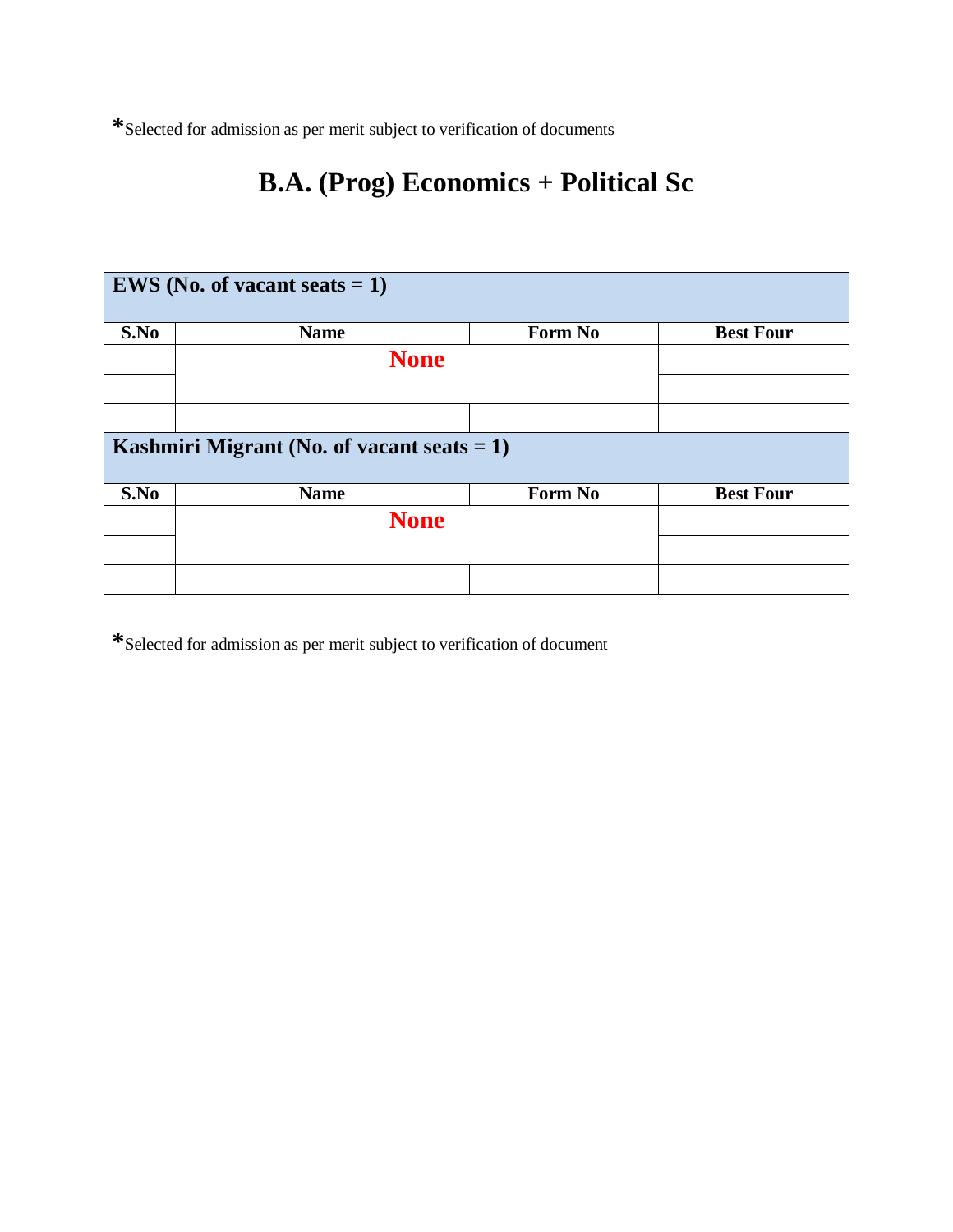## **B.A. (Prog) History + Political Sc**

| $ST$ (No. of vacant seats = 1)                |             |          |                  |  |
|-----------------------------------------------|-------------|----------|------------------|--|
| S.No                                          | <b>Name</b> | Form No  | <b>Best Four</b> |  |
| 1.                                            | Pooja*      | 21434639 | 74.25            |  |
|                                               |             |          |                  |  |
| <b>EWS</b> (No. of vacant seats $= 2$ )       |             |          |                  |  |
| S.No                                          | <b>Name</b> | Form No  | <b>Best Four</b> |  |
|                                               | <b>None</b> |          |                  |  |
|                                               |             |          |                  |  |
|                                               |             |          |                  |  |
| Kashmiri Migrant (No. of vacant seats $= 2$ ) |             |          |                  |  |
| S.No                                          | <b>Name</b> | Form No  | <b>Best Four</b> |  |
|                                               | <b>None</b> |          |                  |  |
|                                               |             |          |                  |  |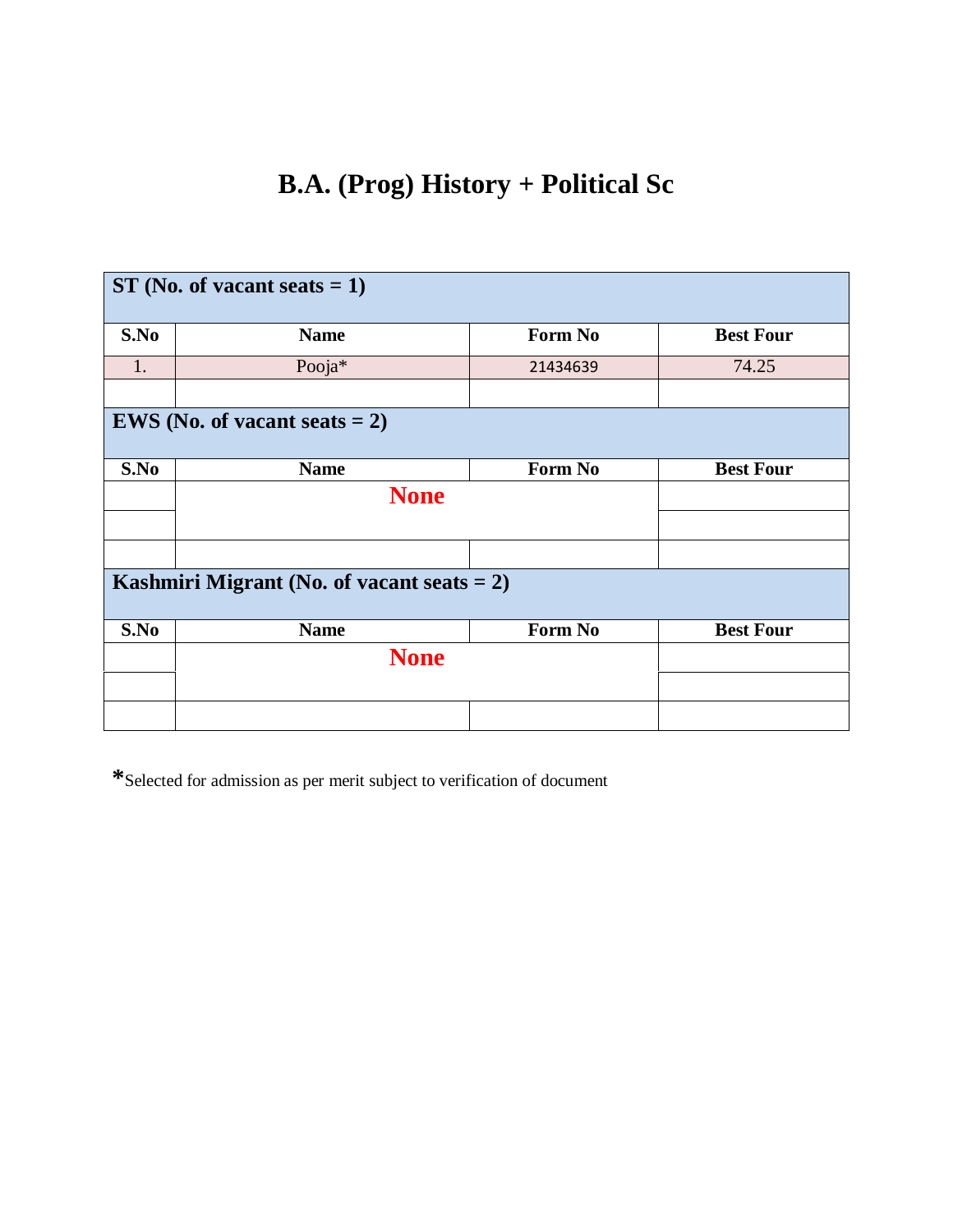## **B.A. (Prog) Linguistics + Political Sc**

| $ST(No. of vacant seats = 2)$ |                                               |         |                  |
|-------------------------------|-----------------------------------------------|---------|------------------|
| S.No                          | <b>Name</b>                                   | Form No | <b>Best Four</b> |
|                               | <b>None</b>                                   |         |                  |
|                               |                                               |         |                  |
|                               |                                               |         |                  |
|                               | <b>EWS</b> (No. of vacant seats $= 1$ )       |         |                  |
| S.No                          | <b>Name</b>                                   | Form No | <b>Best Four</b> |
|                               | <b>None</b>                                   |         |                  |
|                               |                                               |         |                  |
|                               |                                               |         |                  |
|                               | <b>PwBD</b> (No. of vacant seats $= 1$ )      |         |                  |
| S.No                          | <b>Name</b>                                   | Form No | <b>Best Four</b> |
|                               | <b>None</b>                                   |         |                  |
|                               |                                               |         |                  |
|                               |                                               |         |                  |
|                               | Kashmiri Migrant (No. of vacant seats $= 1$ ) |         |                  |
| S.No                          | <b>Name</b>                                   | Form No | <b>Best Four</b> |
|                               | <b>None</b>                                   |         |                  |
|                               |                                               |         |                  |
|                               |                                               |         |                  |